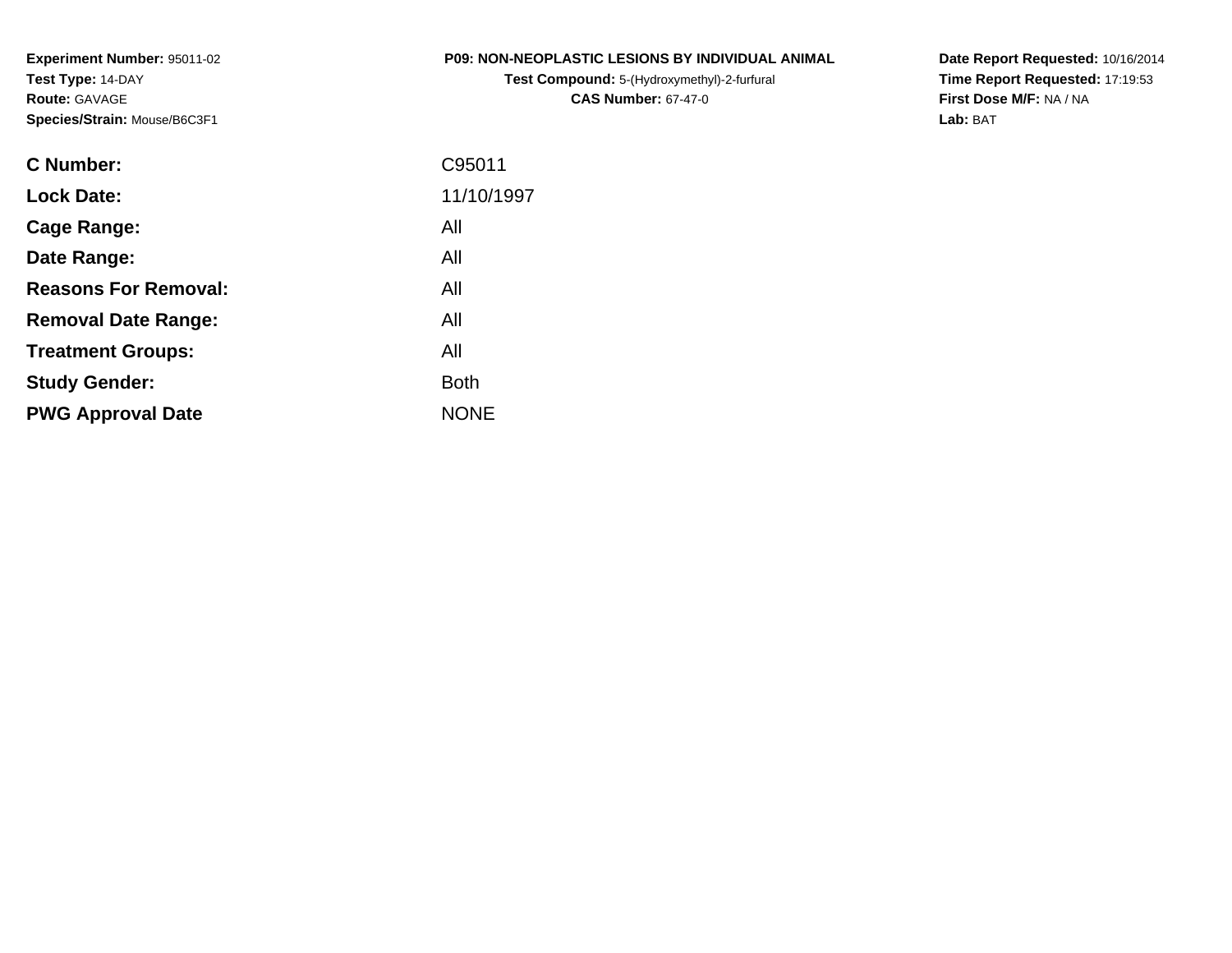**Experiment Number:** 95011-02

**Test Type:** 14-DAY

**Route:** GAVAGE

**Species/Strain:** Mouse/B6C3F1

### **P09: NON-NEOPLASTIC LESIONS BY INDIVIDUAL ANIMAL**

**Test Compound:** 5-(Hydroxymethyl)-2-furfural

**CAS Number:** 67-47-0

**Date Report Requested:** 10/16/2014**Time Report Requested:** 17:19:53**First Dose M/F:** NA / NA**Lab:** BAT

|                                                                            | DAY ON TEST      | 0<br>0                                      | 0<br>0                                                 | 0<br>0                                    | 0<br>0                                              | 0<br>0                             |                       |              |     |
|----------------------------------------------------------------------------|------------------|---------------------------------------------|--------------------------------------------------------|-------------------------------------------|-----------------------------------------------------|------------------------------------|-----------------------|--------------|-----|
| <b>B6C3F1 Mouse Male</b><br>0 MG/KG                                        |                  | $\boldsymbol{2}$<br>$\overline{\mathbf{c}}$ | $\boldsymbol{2}$<br>$\overline{\mathbf{c}}$            | $\frac{2}{2}$                             | $\boldsymbol{2}$<br>$\overline{2}$                  | $\boldsymbol{2}$<br>$\overline{c}$ |                       |              |     |
|                                                                            | <b>ANIMAL ID</b> | $\mathbf 0$<br>0<br>0<br>8<br>1             | $\mathbf 0$<br>0<br>$\mathbf 0$<br>8<br>$\overline{2}$ | $\mathbf 0$<br>0<br>$\mathbf 0$<br>8<br>3 | $\mathbf 0$<br>$\mathbf 0$<br>$\mathbf 0$<br>8<br>4 | $\mathbf 0$<br>0<br>0<br>8<br>5    | <i><b>*TOTALS</b></i> |              |     |
| <b>Alimentary System</b>                                                   |                  |                                             |                                                        |                                           |                                                     |                                    |                       |              |     |
| Intestine Large, Colon<br>Liver<br><b>Necrosis</b>                         |                  | $+$<br>$+$                                  | $\ddot{}$<br>$\ddot{}$                                 | $\ddot{}$<br>$\ddot{}$                    | ÷<br>$+$<br>1                                       | $\ddot{}$<br>$\ddot{}$             | 5<br>5                | $\mathbf{1}$ | 1.0 |
| Stomach, Forestomach<br>Stomach, Glandular<br><b>Cardiovascular System</b> |                  | $\pm$<br>$\ddot{}$                          | $\pm$<br>$\ddot{}$                                     | $+$<br>$+$                                | $+$<br>$+$                                          | $\ddot{}$<br>$\ddot{}$             | 5<br>5                |              |     |
| <b>NONE</b><br><b>Endocrine System</b>                                     |                  |                                             |                                                        |                                           |                                                     |                                    |                       |              |     |
| <b>NONE</b><br><b>General Body System</b>                                  |                  |                                             |                                                        |                                           |                                                     |                                    |                       |              |     |
| <b>NONE</b><br><b>Genital System</b>                                       |                  |                                             |                                                        |                                           |                                                     |                                    |                       |              |     |
| <b>NONE</b><br><b>Hematopoietic System</b>                                 |                  |                                             |                                                        |                                           |                                                     |                                    |                       |              |     |
| <b>NONE</b><br><b>Integumentary System</b>                                 |                  |                                             |                                                        |                                           |                                                     |                                    |                       |              |     |
| <b>NONE</b>                                                                |                  |                                             |                                                        |                                           |                                                     |                                    |                       |              |     |

\* ..Total animals with tissue examined microscopically; Total animals with lesion and mean severity grade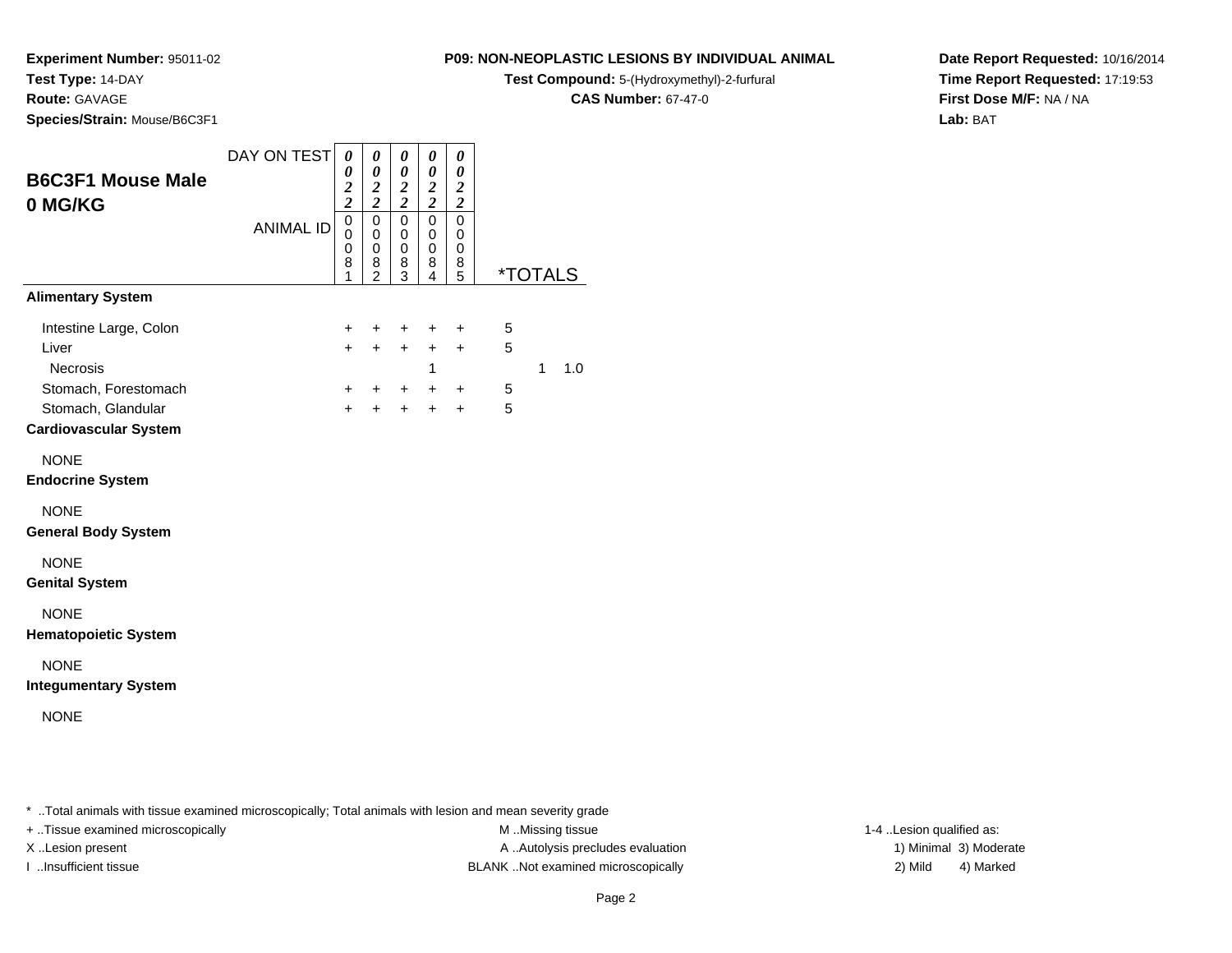### **Route:** GAVAGE

**Species/Strain:** Mouse/B6C3F1

| <b>B6C3F1 Mouse Male</b><br>0 MG/KG | DAY ON TEST      | 0<br>0<br>າ<br>∠<br>າ<br>∠ | 0<br>0<br>ി<br>∠<br>ി | 0<br>0<br>ኅ<br>∠<br><u>า</u> | ◠ | 0<br>◠ |
|-------------------------------------|------------------|----------------------------|-----------------------|------------------------------|---|--------|
|                                     | <b>ANIMAL ID</b> | 0<br>C<br>0                | 0<br>0<br>0           | 0<br>0<br>0                  |   |        |
|                                     |                  | 8                          | 8<br>ົ                | 8<br>2                       | 8 | 8<br>5 |

**Musculoskeletal System**

NONE

**Nervous System**

NONE

**Respiratory System**

NONE

**Special Senses System**

NONE

**Urinary System**

NONE

\* ..Total animals with tissue examined microscopically; Total animals with lesion and mean severity grade

+ ..Tissue examined microscopically examined microscopically examined as:  $M$  ..Missing tissue 1-4 ..Lesion qualified as: X..Lesion present **A ..Autolysis precludes evaluation** A ..Autolysis precludes evaluation 1) Minimal 3) Moderate I ..Insufficient tissue BLANK ..Not examined microscopically 2) Mild 4) Marked

**P09: NON-NEOPLASTIC LESIONS BY INDIVIDUAL ANIMALTest Compound:** 5-(Hydroxymethyl)-2-furfural **CAS Number:** 67-47-0

**Date Report Requested:** 10/16/2014**Time Report Requested:** 17:19:53**First Dose M/F:** NA / NA**Lab:** BAT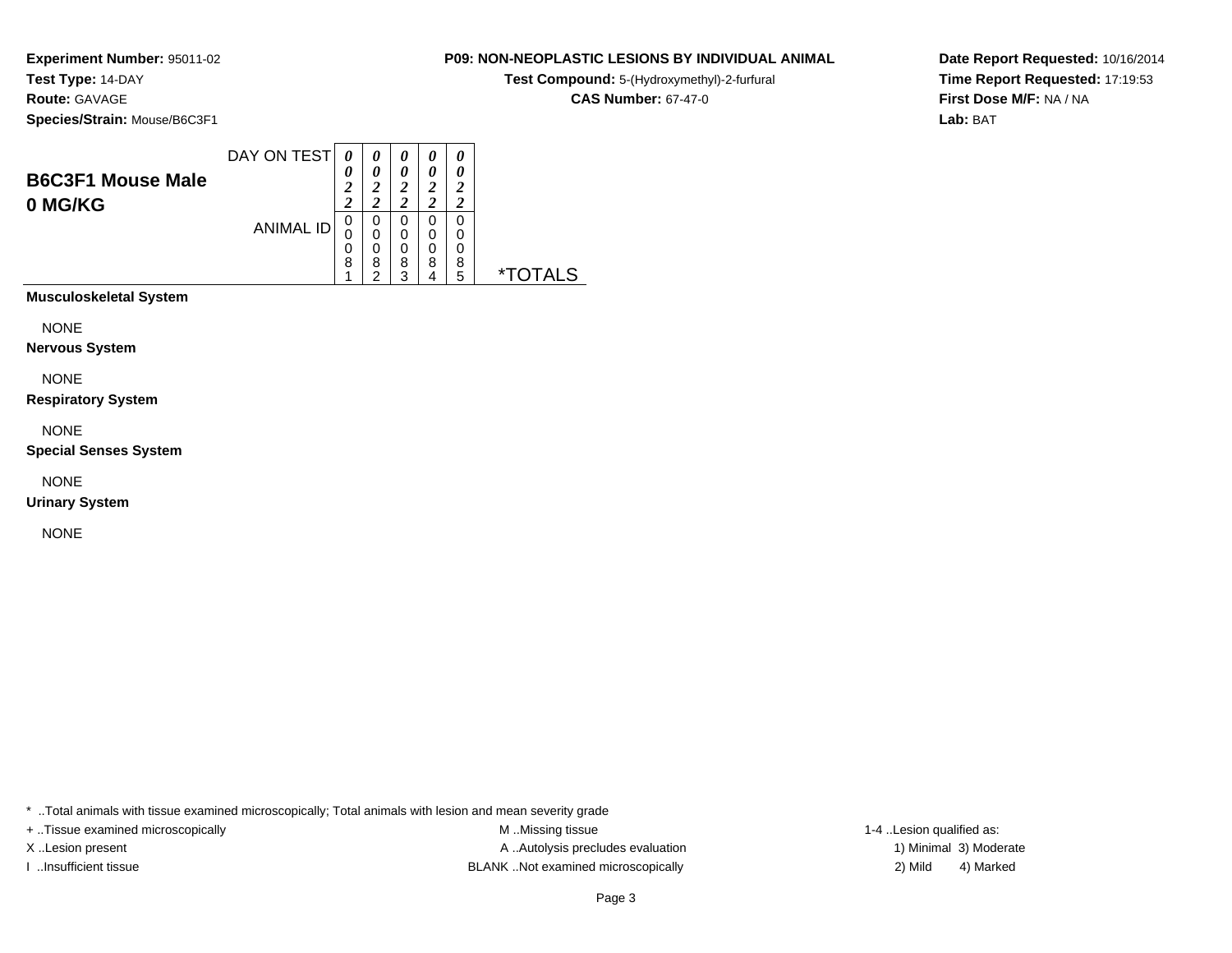**Route:** GAVAGE

**Species/Strain:** Mouse/B6C3F1

### **P09: NON-NEOPLASTIC LESIONS BY INDIVIDUAL ANIMAL**

**Test Compound:** 5-(Hydroxymethyl)-2-furfural

**CAS Number:** 67-47-0

**Date Report Requested:** 10/16/2014**Time Report Requested:** 17:19:53**First Dose M/F:** NA / NA**Lab:** BAT

| <b>B6C3F1 Mouse Male</b>                                | DAY ON TEST      | 0<br>0<br>$\frac{2}{2}$                | 0<br>$\boldsymbol{\theta}$<br>$\frac{2}{2}$                      | 0<br>0<br>$\boldsymbol{2}$                                            | 0<br>0<br>$\frac{2}{2}$                 | 0<br>$\boldsymbol{\theta}$<br>$\frac{2}{2}$         |                       |  |
|---------------------------------------------------------|------------------|----------------------------------------|------------------------------------------------------------------|-----------------------------------------------------------------------|-----------------------------------------|-----------------------------------------------------|-----------------------|--|
| 94 MG/KG                                                | <b>ANIMAL ID</b> | $\mathsf 0$<br>$\Omega$<br>0<br>8<br>6 | $\mathbf 0$<br>$\mathbf 0$<br>$\mathbf 0$<br>8<br>$\overline{7}$ | $\overline{c}$<br>$\mathbf 0$<br>$\mathbf 0$<br>$\mathbf 0$<br>8<br>8 | $\mathsf 0$<br>0<br>$\pmb{0}$<br>8<br>9 | $\mathbf 0$<br>$\mathbf 0$<br>$\mathbf 0$<br>9<br>0 | <i><b>*TOTALS</b></i> |  |
| <b>Alimentary System</b>                                |                  |                                        |                                                                  |                                                                       |                                         |                                                     |                       |  |
| Intestine Large, Colon<br>Liver<br>Stomach, Forestomach |                  | $\ddot{}$<br>$+$<br>$+$                | +<br>$+$                                                         | $\ddot{}$<br>$+$<br>$+$ $+$ $+$ $+$                                   | $\ddot{}$<br>$+$                        | $\ddot{}$<br>$+$                                    | 5<br>5<br>5           |  |
| Stomach, Glandular<br><b>Cardiovascular System</b>      |                  | $+$                                    | $+$                                                              | $+$                                                                   | $+$                                     | $+$                                                 | 5                     |  |
| <b>NONE</b><br><b>Endocrine System</b>                  |                  |                                        |                                                                  |                                                                       |                                         |                                                     |                       |  |
| <b>NONE</b><br><b>General Body System</b>               |                  |                                        |                                                                  |                                                                       |                                         |                                                     |                       |  |
| <b>NONE</b><br><b>Genital System</b>                    |                  |                                        |                                                                  |                                                                       |                                         |                                                     |                       |  |
| <b>NONE</b><br><b>Hematopoietic System</b>              |                  |                                        |                                                                  |                                                                       |                                         |                                                     |                       |  |
| <b>NONE</b><br><b>Integumentary System</b>              |                  |                                        |                                                                  |                                                                       |                                         |                                                     |                       |  |
| <b>NONE</b><br><b>Musculoskeletal System</b>            |                  |                                        |                                                                  |                                                                       |                                         |                                                     |                       |  |

..Total animals with tissue examined microscopically; Total animals with lesion and mean severity grade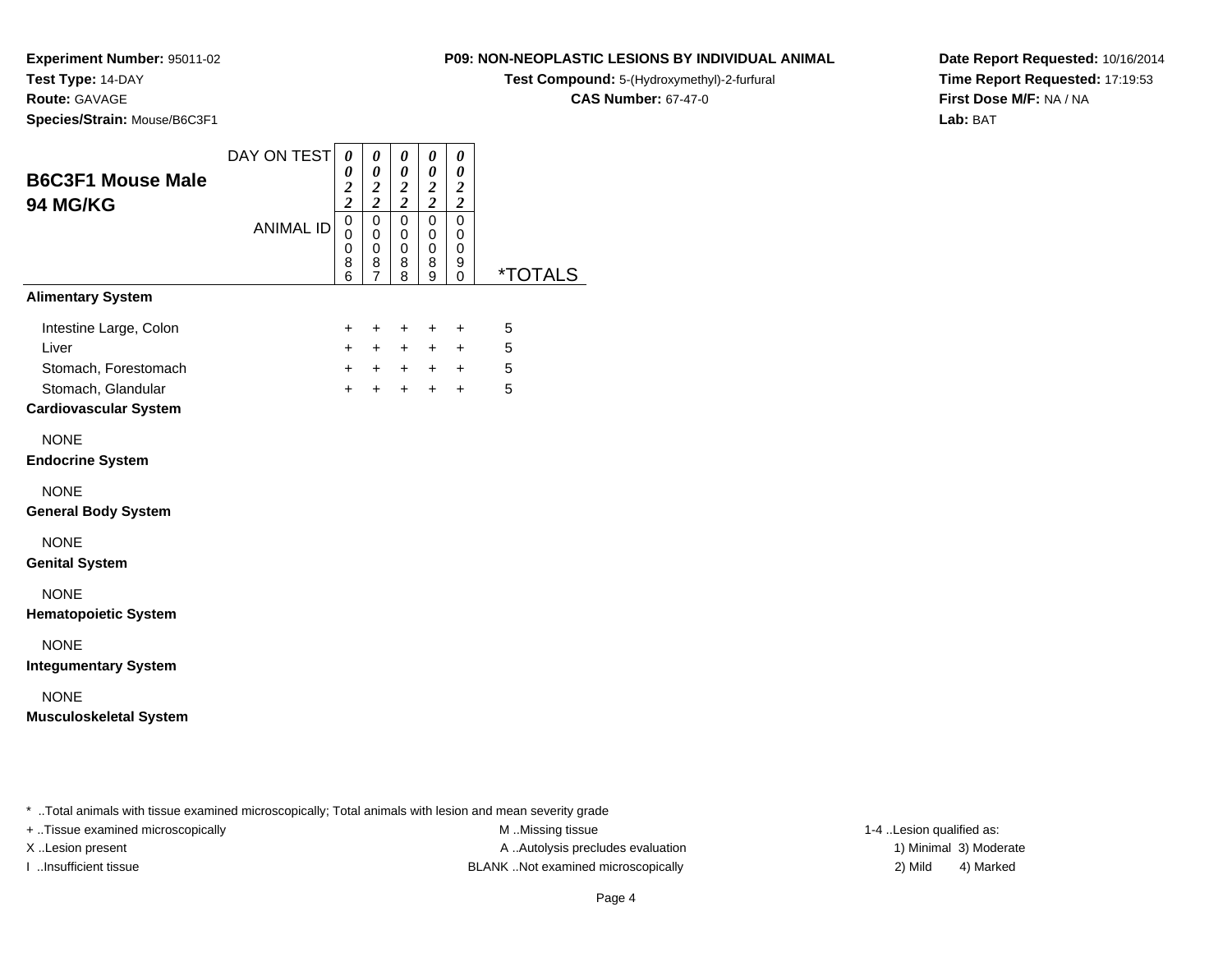### **Route:** GAVAGE

**Species/Strain:** Mouse/B6C3F1

| <b>B6C3F1 Mouse Male</b><br><b>94 MG/KG</b> | DAY ON TEST      | 0<br><u>า</u><br>∠<br>◠ | 0<br>ി      | 0<br>0<br>2<br>ി      | 0<br>0<br>$\overline{2}$<br>2 | 0<br>0<br>7<br>ာ      |  |
|---------------------------------------------|------------------|-------------------------|-------------|-----------------------|-------------------------------|-----------------------|--|
|                                             | <b>ANIMAL ID</b> | 0<br>O<br>0<br>8<br>6   | O<br>0<br>8 | 0<br>0<br>0<br>8<br>я | 0<br>0<br>0<br>8<br>9         | 0<br>0<br>0<br>9<br>0 |  |

NONE

### **Nervous System**

NONE

**Respiratory System**

NONE

**Special Senses System**

NONE

**Urinary System**

NONE

\* ..Total animals with tissue examined microscopically; Total animals with lesion and mean severity grade

+ ..Tissue examined microscopically examined microscopically examined as:  $M$  ..Missing tissue 1-4 ..Lesion qualified as: X..Lesion present **A ..Autolysis precludes evaluation** A ..Autolysis precludes evaluation 1) Minimal 3) Moderate I ..Insufficient tissue BLANK ..Not examined microscopically 2) Mild 4) Marked

**Date Report Requested:** 10/16/2014**Time Report Requested:** 17:19:53**First Dose M/F:** NA / NA**Lab:** BAT

### **P09: NON-NEOPLASTIC LESIONS BY INDIVIDUAL ANIMAL**

**Test Compound:** 5-(Hydroxymethyl)-2-furfural

**CAS Number:** 67-47-0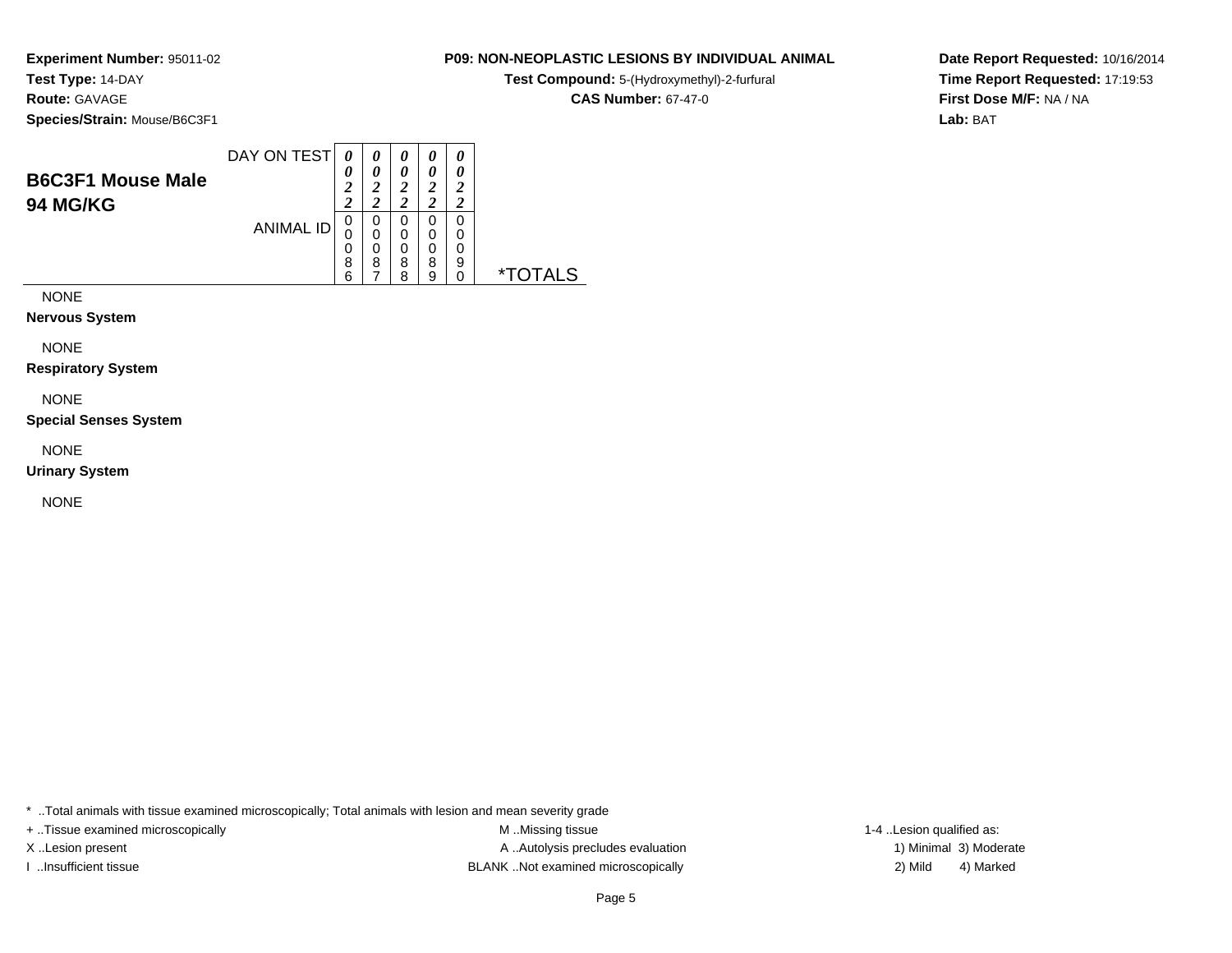**Route:** GAVAGE

**Species/Strain:** Mouse/B6C3F1

### **P09: NON-NEOPLASTIC LESIONS BY INDIVIDUAL ANIMAL**

**Test Compound:** 5-(Hydroxymethyl)-2-furfural

**CAS Number:** 67-47-0

**Date Report Requested:** 10/16/2014**Time Report Requested:** 17:19:53**First Dose M/F:** NA / NA**Lab:** BAT

| <b>B6C3F1 Mouse Male</b>                                                                                      | DAY ON TEST      | 0<br>0<br>$\frac{2}{2}$            | 0<br>$\boldsymbol{\theta}$<br>$\frac{2}{2}$         | 0<br>0<br>$\frac{2}{2}$                             | 0<br>0<br>$\frac{2}{2}$                      | 0<br>0                                                                  |                       |
|---------------------------------------------------------------------------------------------------------------|------------------|------------------------------------|-----------------------------------------------------|-----------------------------------------------------|----------------------------------------------|-------------------------------------------------------------------------|-----------------------|
| <b>MG/KG</b><br>188                                                                                           | <b>ANIMAL ID</b> | $\mathbf 0$<br>0<br>0<br>9<br>1    | $\overline{0}$<br>$\mathbf 0$<br>0<br>$\frac{9}{2}$ | $\Omega$<br>0<br>$\mathbf 0$<br>9<br>$\overline{3}$ | $\mathbf 0$<br>0<br>0<br>9<br>$\overline{4}$ | $\frac{2}{2}$<br>$\mathbf 0$<br>0<br>$\mathbf 0$<br>9<br>$\overline{5}$ | <i><b>*TOTALS</b></i> |
| <b>Alimentary System</b>                                                                                      |                  |                                    |                                                     |                                                     |                                              |                                                                         |                       |
| Intestine Large, Colon<br>Liver<br>Stomach, Forestomach<br>Stomach, Glandular<br><b>Cardiovascular System</b> |                  | +<br>$\ddot{}$<br>$\ddot{}$<br>$+$ | +<br>$+$<br>$+$<br>$\ddot{}$                        | +<br>$+$<br>$+$<br>$+$                              | $\ddot{}$<br>$\ddot{}$<br>$+$<br>$+$         | $\ddot{}$<br>$\ddot{}$<br>$+$<br>$+$                                    | 5<br>5<br>5<br>5      |
| <b>NONE</b><br><b>Endocrine System</b>                                                                        |                  |                                    |                                                     |                                                     |                                              |                                                                         |                       |
| <b>NONE</b><br><b>General Body System</b>                                                                     |                  |                                    |                                                     |                                                     |                                              |                                                                         |                       |
| <b>NONE</b><br><b>Genital System</b>                                                                          |                  |                                    |                                                     |                                                     |                                              |                                                                         |                       |
| <b>NONE</b><br><b>Hematopoietic System</b>                                                                    |                  |                                    |                                                     |                                                     |                                              |                                                                         |                       |
| <b>NONE</b><br><b>Integumentary System</b>                                                                    |                  |                                    |                                                     |                                                     |                                              |                                                                         |                       |
| <b>NONE</b><br><b>Musculoskeletal System</b>                                                                  |                  |                                    |                                                     |                                                     |                                              |                                                                         |                       |
|                                                                                                               |                  |                                    |                                                     |                                                     |                                              |                                                                         |                       |
| * Total animals with tissue examined microscopically: Total animals with lesion and mean severity             |                  |                                    |                                                     |                                                     |                                              |                                                                         |                       |

\* ..Total animals with tissue examined microscopically; Total animals with lesion and mean severity grade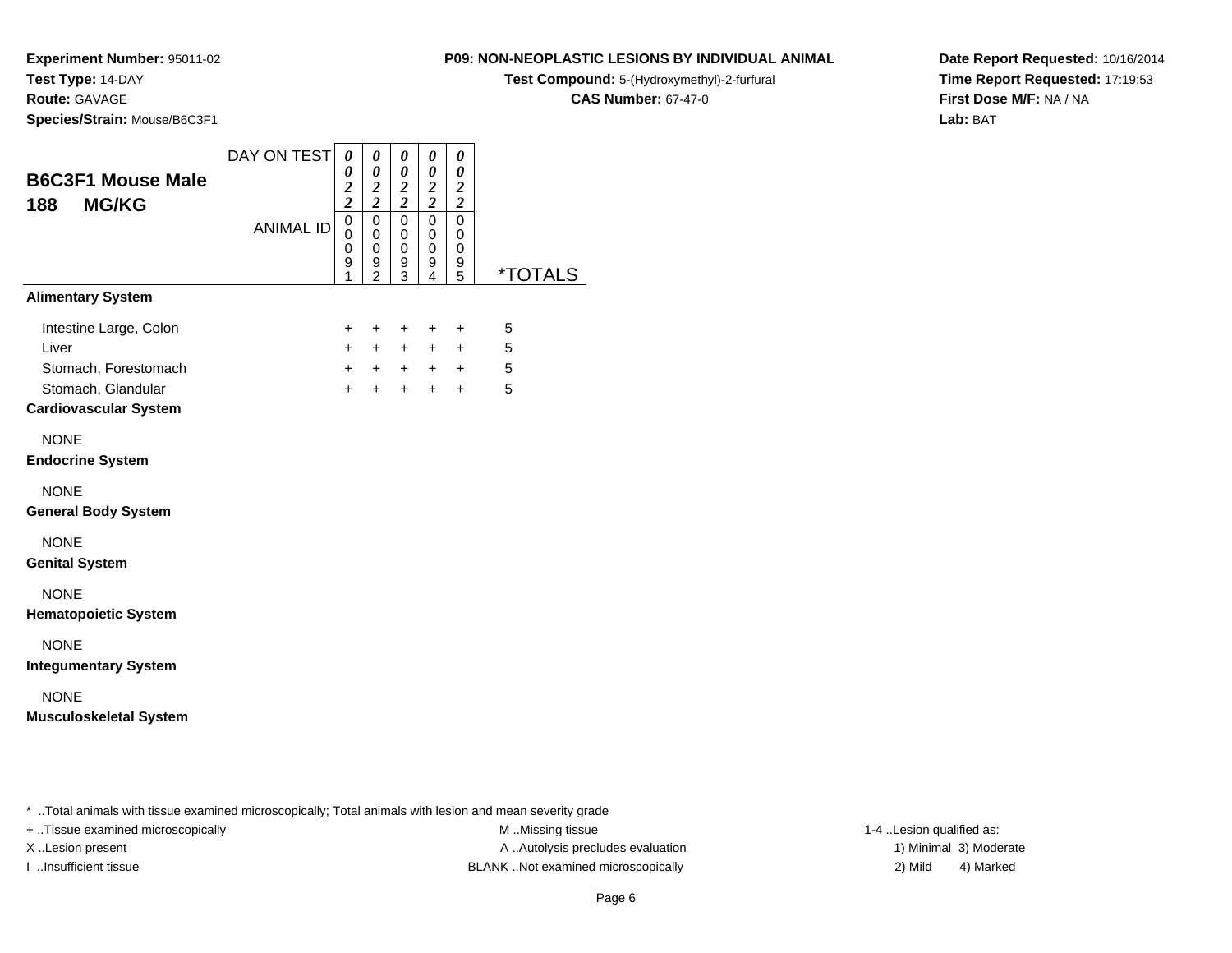### **Route:** GAVAGE

**Species/Strain:** Mouse/B6C3F1

| <b>B6C3F1 Mouse Male</b><br><b>MG/KG</b><br>188 | DAY ON TEST      | 0<br>ኅ<br>◢<br><u>า</u><br>∠ | $\boldsymbol{\theta}$<br>ി<br>Δ | 0<br>0<br>$\overline{2}$<br>າ<br>∠ | 0<br>0<br>1<br>∠<br>ኅ<br>∠ | 0<br>0<br>2<br>ി      |  |
|-------------------------------------------------|------------------|------------------------------|---------------------------------|------------------------------------|----------------------------|-----------------------|--|
|                                                 | <b>ANIMAL ID</b> | 0<br>0<br>0<br>9<br>и        | U<br>9<br>c                     | 0<br>0<br>0<br>9<br>າ              | 0<br>0<br>0<br>9           | 0<br>0<br>0<br>9<br>5 |  |

NONE

**Nervous System**

NONE

**Respiratory System**

NONE

**Special Senses System**

NONE

**Urinary System**

NONE

\* ..Total animals with tissue examined microscopically; Total animals with lesion and mean severity grade

+ ..Tissue examined microscopically examined microscopically examined as:  $M$  ..Missing tissue 1-4 ..Lesion qualified as: X..Lesion present **A ..Autolysis precludes evaluation** A ..Autolysis precludes evaluation 1) Minimal 3) Moderate I ..Insufficient tissue BLANK ..Not examined microscopically 2) Mild 4) Marked

### Page 7

**P09: NON-NEOPLASTIC LESIONS BY INDIVIDUAL ANIMALTest Compound:** 5-(Hydroxymethyl)-2-furfural **CAS Number:** 67-47-0

**Date Report Requested:** 10/16/2014**Time Report Requested:** 17:19:53**First Dose M/F:** NA / NA**Lab:** BAT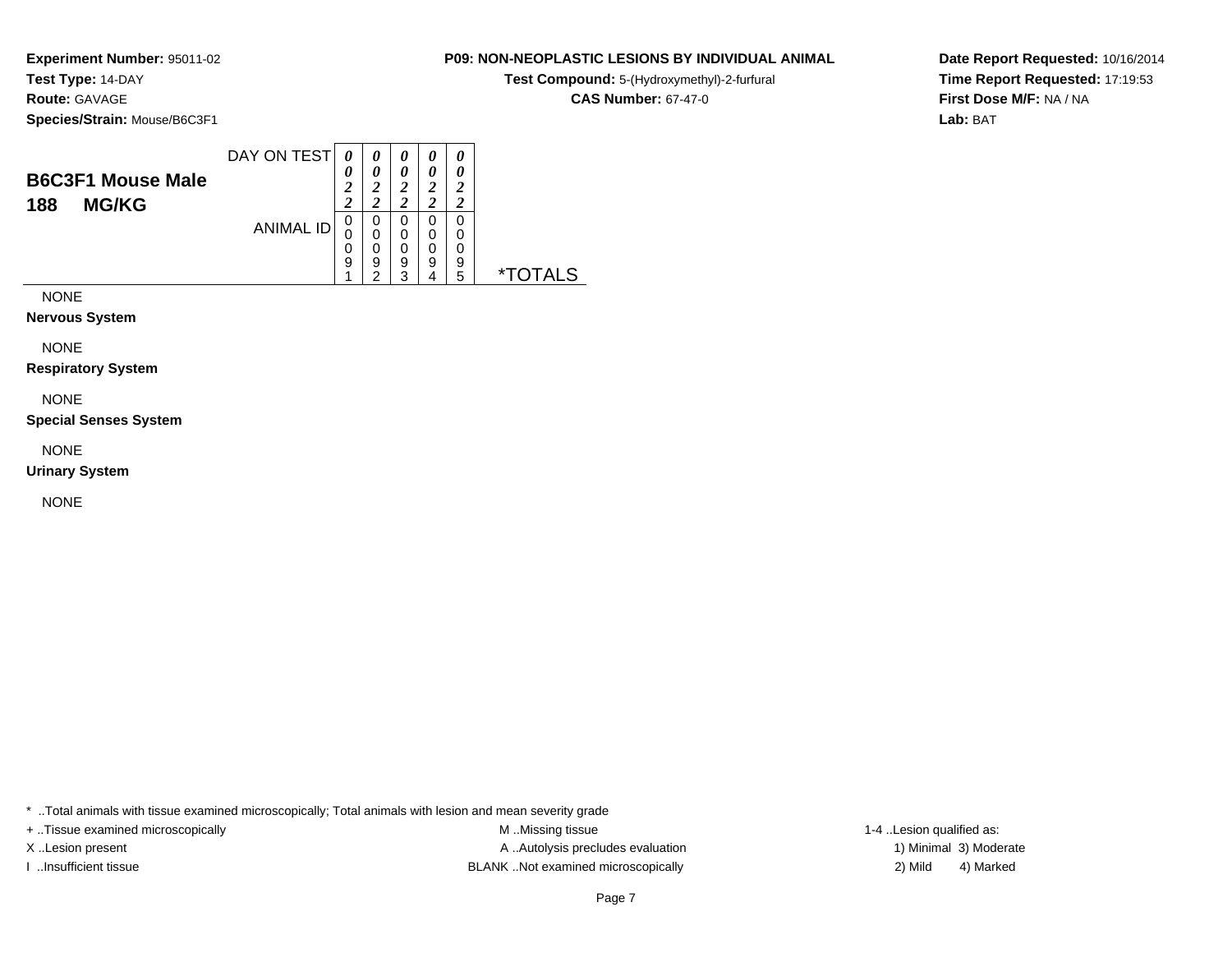**Experiment Number:** 95011-02

**Test Type:** 14-DAY

**Route:** GAVAGE

**Species/Strain:** Mouse/B6C3F1

### **P09: NON-NEOPLASTIC LESIONS BY INDIVIDUAL ANIMAL**

**Test Compound:** 5-(Hydroxymethyl)-2-furfural

**CAS Number:** 67-47-0

**Date Report Requested:** 10/16/2014**Time Report Requested:** 17:19:53**First Dose M/F:** NA / NA**Lab:** BAT

|                              | DAY ON TEST      | 0                   | 0                     | 0                       | 0                   | 0                     |                       |   |     |
|------------------------------|------------------|---------------------|-----------------------|-------------------------|---------------------|-----------------------|-----------------------|---|-----|
| <b>B6C3F1 Mouse Male</b>     |                  | 0                   | 0<br>$\boldsymbol{2}$ | 0<br>$\boldsymbol{2}$   | 0                   | 0<br>$\boldsymbol{2}$ |                       |   |     |
| <b>MG/KG</b><br>375          |                  | $\frac{2}{2}$       | $\overline{2}$        | $\overline{\mathbf{c}}$ | $\frac{2}{2}$       | $\overline{2}$        |                       |   |     |
|                              | <b>ANIMAL ID</b> | $\pmb{0}$<br>0      | 0<br>0                | $\mathbf 0$<br>0        | 0<br>0              | $\mathbf 0$<br>0      |                       |   |     |
|                              |                  | 0                   | 0                     | $\mathbf 0$             | 0                   | 1                     |                       |   |     |
|                              |                  | 9<br>$\overline{6}$ | 9<br>$\overline{7}$   | 9<br>8                  | 9<br>$\overline{9}$ | 0<br>0                | <i><b>*TOTALS</b></i> |   |     |
| <b>Alimentary System</b>     |                  |                     |                       |                         |                     |                       |                       |   |     |
| Intestine Large, Colon       |                  | +                   | +                     | +                       | +                   | $\ddot{}$             | 5                     |   |     |
| Liver                        |                  | $\ddot{}$           | $+$                   | $\ddot{}$               | $\ddot{}$           | $\ddot{}$             | 5                     |   |     |
| <b>Necrosis</b>              |                  |                     |                       |                         | 1                   |                       |                       | 1 | 1.0 |
| Stomach, Forestomach         |                  | +                   | +                     | $\ddot{}$               | $\ddot{}$           | $\ddot{}$             | 5                     |   |     |
| Stomach, Glandular           |                  | $\ddot{}$           | ÷                     | $\ddot{}$               | $\ddot{}$           | $\ddot{}$             | 5                     |   |     |
| <b>Cardiovascular System</b> |                  |                     |                       |                         |                     |                       |                       |   |     |
| <b>NONE</b>                  |                  |                     |                       |                         |                     |                       |                       |   |     |
| <b>Endocrine System</b>      |                  |                     |                       |                         |                     |                       |                       |   |     |
| <b>NONE</b>                  |                  |                     |                       |                         |                     |                       |                       |   |     |
| <b>General Body System</b>   |                  |                     |                       |                         |                     |                       |                       |   |     |
| <b>NONE</b>                  |                  |                     |                       |                         |                     |                       |                       |   |     |
| <b>Genital System</b>        |                  |                     |                       |                         |                     |                       |                       |   |     |
| <b>NONE</b>                  |                  |                     |                       |                         |                     |                       |                       |   |     |
| <b>Hematopoietic System</b>  |                  |                     |                       |                         |                     |                       |                       |   |     |
| <b>NONE</b>                  |                  |                     |                       |                         |                     |                       |                       |   |     |
| <b>Integumentary System</b>  |                  |                     |                       |                         |                     |                       |                       |   |     |
| <b>NONE</b>                  |                  |                     |                       |                         |                     |                       |                       |   |     |
|                              |                  |                     |                       |                         |                     |                       |                       |   |     |
|                              |                  |                     |                       |                         |                     |                       |                       |   |     |

\* ..Total animals with tissue examined microscopically; Total animals with lesion and mean severity grade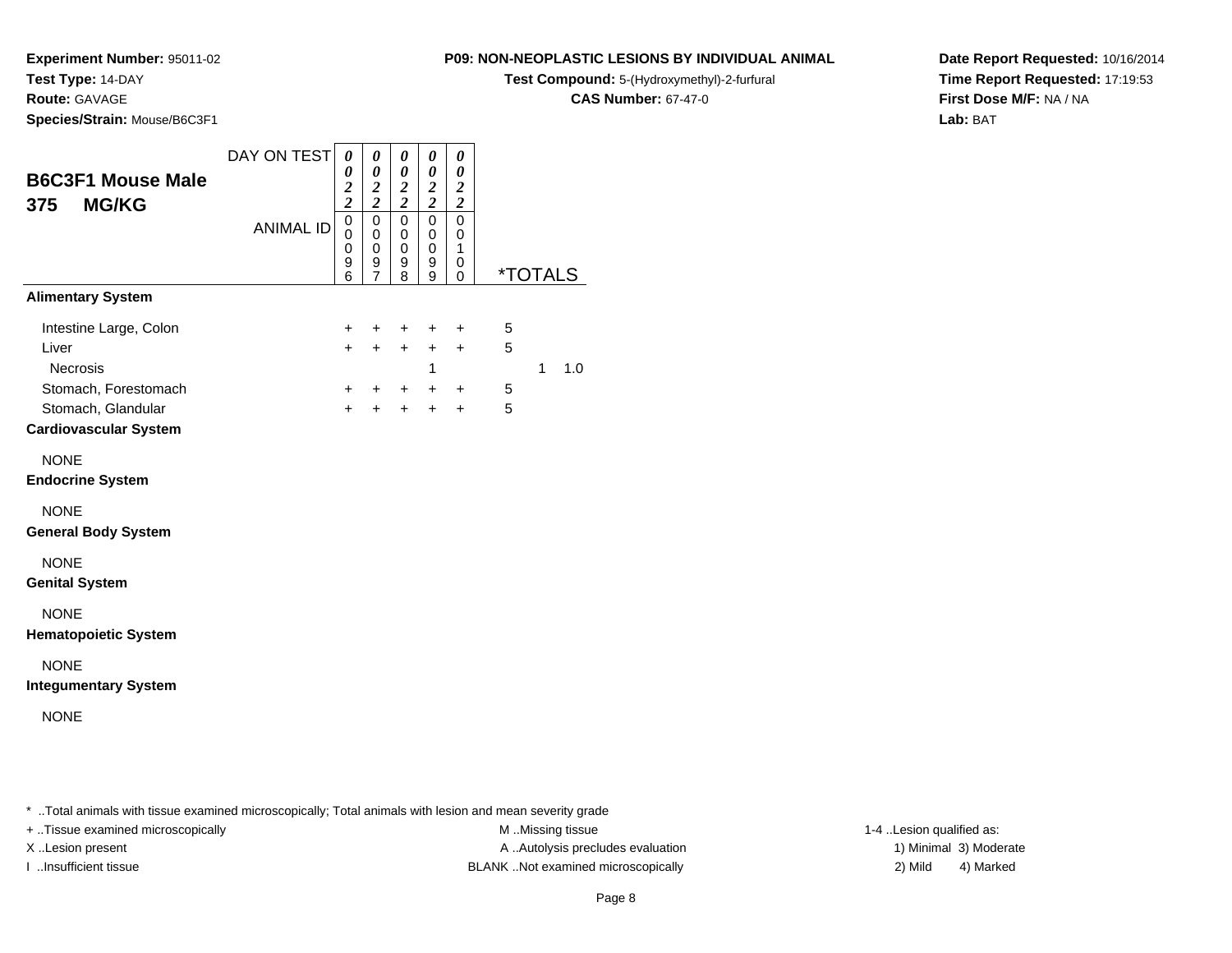**Route:** GAVAGE

**Species/Strain:** Mouse/B6C3F1

**Test Compound:** 5-(Hydroxymethyl)-2-furfural

**CAS Number:** 67-47-0

**Date Report Requested:** 10/16/2014**Time Report Requested:** 17:19:53**First Dose M/F:** NA / NA**Lab:** BAT

| <b>MG/KG</b><br>375<br>0<br>0<br>0<br><b>ANIMAL ID</b><br>0<br>0<br>0 | 0<br>0<br>2<br>2      | ኅ<br>ി                    |  |
|-----------------------------------------------------------------------|-----------------------|---------------------------|--|
| 0<br>0<br>0<br>9<br>9<br>9<br>6<br>я                                  | 0<br>0<br>0<br>9<br>a | 0<br>0<br>0<br>∗⊤<br>AL S |  |

**Musculoskeletal System**

NONE

**Nervous System**

NONE

**Respiratory System**

NONE

**Special Senses System**

NONE

**Urinary System**

NONE

\* ..Total animals with tissue examined microscopically; Total animals with lesion and mean severity grade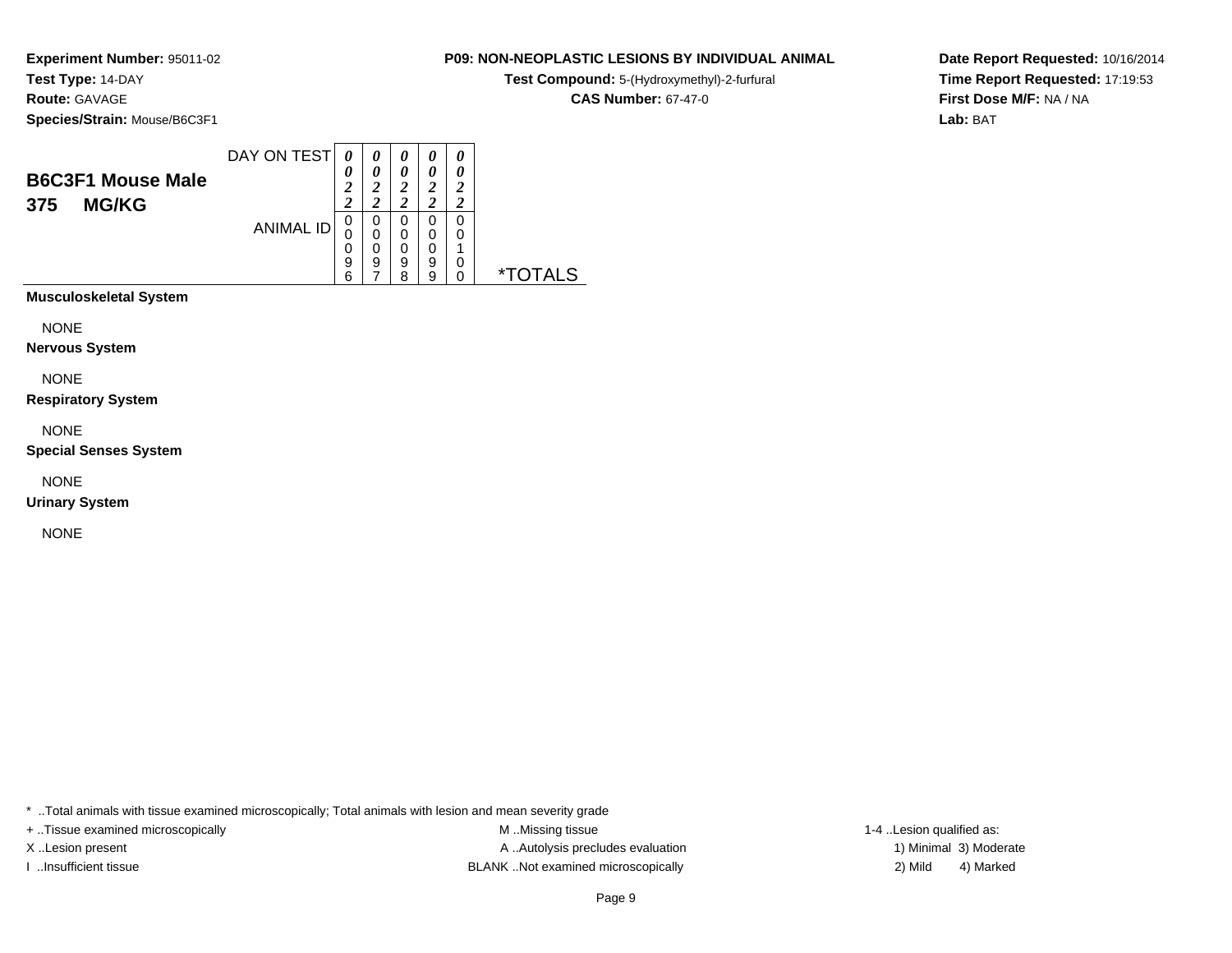**Route:** GAVAGE

**Species/Strain:** Mouse/B6C3F1

### **P09: NON-NEOPLASTIC LESIONS BY INDIVIDUAL ANIMAL**

**Test Compound:** 5-(Hydroxymethyl)-2-furfural

**CAS Number:** 67-47-0

**Date Report Requested:** 10/16/2014**Time Report Requested:** 17:19:53**First Dose M/F:** NA / NA**Lab:** BAT

| <b>B6C3F1 Mouse Male</b>                                                                        | DAY ON TEST      | 0<br>0                                   | 0<br>$\boldsymbol{\theta}$                                              | 0<br>0<br>$\boldsymbol{2}$                        | 0<br>0                                                     | 0<br>0<br>$\boldsymbol{2}$                                   |                       |
|-------------------------------------------------------------------------------------------------|------------------|------------------------------------------|-------------------------------------------------------------------------|---------------------------------------------------|------------------------------------------------------------|--------------------------------------------------------------|-----------------------|
| <b>MG/KG</b><br>750                                                                             | <b>ANIMAL ID</b> | $\frac{2}{2}$<br>0<br>0<br>1<br>0<br>1   | $\frac{2}{2}$<br>$\mathbf 0$<br>$\mathbf 0$<br>1<br>0<br>$\overline{2}$ | $\overline{c}$<br>$\mathbf 0$<br>0<br>1<br>0<br>3 | $\frac{2}{2}$<br>$\mathbf 0$<br>$\mathbf 0$<br>1<br>0<br>4 | $\overline{2}$<br>$\mathbf 0$<br>0<br>$\mathbf{1}$<br>0<br>5 | <i><b>*TOTALS</b></i> |
| <b>Alimentary System</b>                                                                        |                  |                                          |                                                                         |                                                   |                                                            |                                                              |                       |
| Intestine Large, Colon<br>Liver<br>Stomach, Forestomach<br>Stomach, Glandular                   |                  | +<br>$\ddot{}$<br>$\ddot{}$<br>$\ddot{}$ | +<br>$+$<br>$+$<br>$+$                                                  | +<br>$+$<br>$+$<br>$+$                            | $\ddot{}$<br>$\ddot{}$<br>$+$<br>$+$                       | +<br>$+$<br>$\ddot{}$<br>$+$                                 | 5<br>5<br>5<br>5      |
| <b>Cardiovascular System</b>                                                                    |                  |                                          |                                                                         |                                                   |                                                            |                                                              |                       |
| <b>NONE</b><br><b>Endocrine System</b>                                                          |                  |                                          |                                                                         |                                                   |                                                            |                                                              |                       |
| <b>NONE</b><br><b>General Body System</b>                                                       |                  |                                          |                                                                         |                                                   |                                                            |                                                              |                       |
| <b>NONE</b><br><b>Genital System</b>                                                            |                  |                                          |                                                                         |                                                   |                                                            |                                                              |                       |
| <b>NONE</b><br><b>Hematopoietic System</b>                                                      |                  |                                          |                                                                         |                                                   |                                                            |                                                              |                       |
| <b>NONE</b><br><b>Integumentary System</b>                                                      |                  |                                          |                                                                         |                                                   |                                                            |                                                              |                       |
| <b>NONE</b><br><b>Musculoskeletal System</b>                                                    |                  |                                          |                                                                         |                                                   |                                                            |                                                              |                       |
|                                                                                                 |                  |                                          |                                                                         |                                                   |                                                            |                                                              |                       |
| Total animals with tissue examined microsconically. Total animals with lesion and mean severity |                  |                                          |                                                                         |                                                   |                                                            |                                                              |                       |

..Total animals with tissue examined microscopically; Total animals with lesion and mean severity grade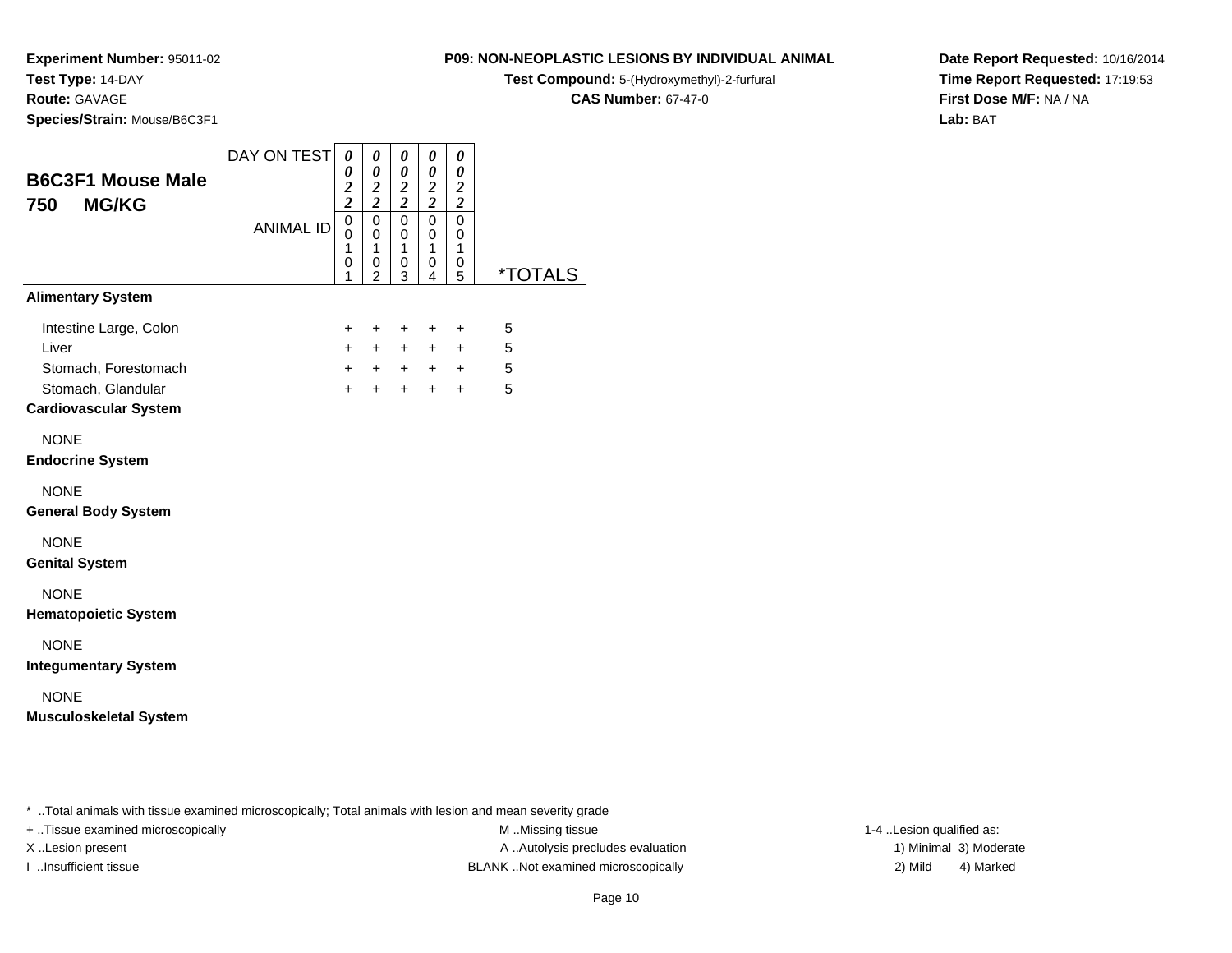### **Route:** GAVAGE

**Species/Strain:** Mouse/B6C3F1

| <b>B6C3F1 Mouse Male</b><br><b>MG/KG</b><br>750 | DAY ON TEST      | 0<br>0<br>2<br><u>า</u> | 0<br>0<br><u>า</u><br>∠<br>ി | 0<br>0<br>ኅ<br>∠<br>◠ | 2      | 0<br>0<br>2<br>7 |  |
|-------------------------------------------------|------------------|-------------------------|------------------------------|-----------------------|--------|------------------|--|
|                                                 | <b>ANIMAL ID</b> | 0<br>U<br>и<br>0        | 0<br>0<br>◢<br>0             | 0<br>0<br>◢<br>0      | 4<br>0 | 0<br>0<br>4<br>0 |  |
|                                                 |                  | A                       | ົ                            | 3                     |        | 5                |  |

NONE

**Nervous System**

NONE

**Respiratory System**

NONE

**Special Senses System**

NONE

**Urinary System**

NONE

\* ..Total animals with tissue examined microscopically; Total animals with lesion and mean severity grade

+ ..Tissue examined microscopically examined microscopically examined as:  $M$  ..Missing tissue 1-4 ..Lesion qualified as: X..Lesion present **A ..Autolysis precludes evaluation** A ..Autolysis precludes evaluation 1) Minimal 3) Moderate I ..Insufficient tissue BLANK ..Not examined microscopically 2) Mild 4) Marked

# Page 11

**P09: NON-NEOPLASTIC LESIONS BY INDIVIDUAL ANIMALTest Compound:** 5-(Hydroxymethyl)-2-furfural **CAS Number:** 67-47-0

**Date Report Requested:** 10/16/2014**Time Report Requested:** 17:19:53**First Dose M/F:** NA / NA**Lab:** BAT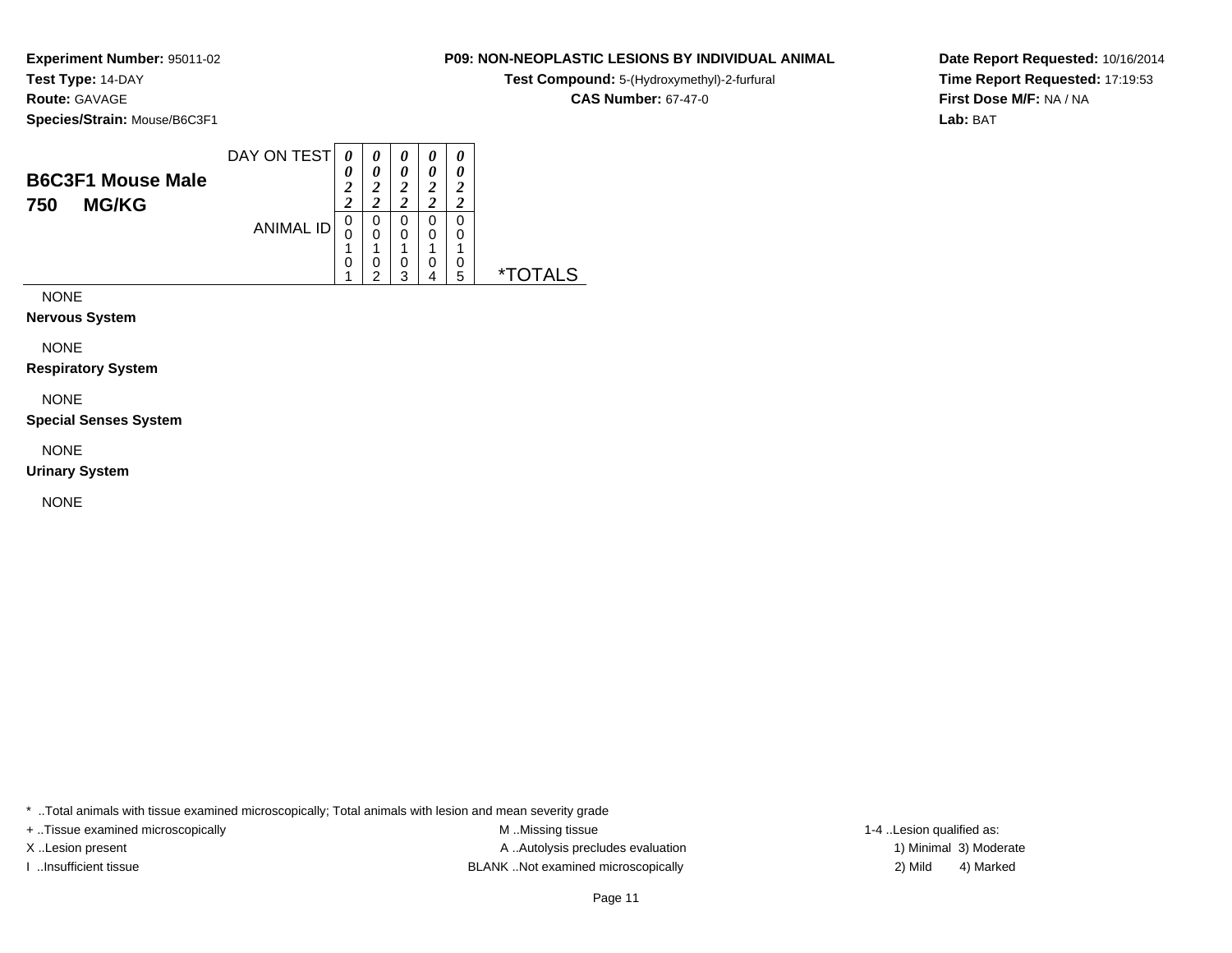**Experiment Number:** 95011-02

**Test Type:** 14-DAY

**Route:** GAVAGE

**Species/Strain:** Mouse/B6C3F1

### **P09: NON-NEOPLASTIC LESIONS BY INDIVIDUAL ANIMAL**

**Test Compound:** 5-(Hydroxymethyl)-2-furfural

**CAS Number:** 67-47-0

**Date Report Requested:** 10/16/2014**Time Report Requested:** 17:19:53**First Dose M/F:** NA / NA**Lab:** BAT

| <b>B6C3F1 Mouse Male</b><br><b>MG/KG</b><br>1500 | DAY ON TEST<br><b>ANIMAL ID</b> | 0<br>0<br>0<br>$\overline{c}$<br>$\mathsf 0$<br>0<br>$\mathbf{1}$<br>0<br>6 | 0<br>$\boldsymbol{\theta}$<br>$\frac{2}{2}$<br>$\pmb{0}$<br>$\mathbf 0$<br>$\mathbf{1}$<br>0<br>7 | 0<br>0<br>0<br>9<br>0<br>0<br>$\mathbf{1}$<br>0<br>8 | 0<br>$\pmb{\theta}$<br>$\boldsymbol{2}$<br>$\overline{c}$<br>$\mathbf 0$<br>$\mathbf 0$<br>$\mathbf{1}$<br>0<br>9 | 0<br>0<br>0<br>5<br>$\mathbf 0$<br>0<br>$\mathbf{1}$<br>1<br>0 | <i><b>*TOTALS</b></i> |
|--------------------------------------------------|---------------------------------|-----------------------------------------------------------------------------|---------------------------------------------------------------------------------------------------|------------------------------------------------------|-------------------------------------------------------------------------------------------------------------------|----------------------------------------------------------------|-----------------------|
| <b>Alimentary System</b>                         |                                 |                                                                             |                                                                                                   |                                                      |                                                                                                                   |                                                                |                       |
| Intestine Large, Colon                           |                                 | $^+$                                                                        | $+$                                                                                               | $\ddot{}$                                            | $\ddot{}$                                                                                                         | +                                                              | 5                     |
| Liver                                            |                                 | $+$                                                                         | $+$                                                                                               | $+$                                                  | $+$                                                                                                               | $\ddot{}$                                                      | 5                     |
| Stomach, Forestomach                             |                                 | $+$                                                                         |                                                                                                   |                                                      | $+$ + + +                                                                                                         |                                                                | 5                     |
| Stomach, Glandular                               |                                 | $+$                                                                         | $+$                                                                                               | $+$                                                  | $+$                                                                                                               | $+$                                                            | 5                     |
| <b>Cardiovascular System</b>                     |                                 |                                                                             |                                                                                                   |                                                      |                                                                                                                   |                                                                |                       |
| <b>NONE</b>                                      |                                 |                                                                             |                                                                                                   |                                                      |                                                                                                                   |                                                                |                       |
| <b>Endocrine System</b>                          |                                 |                                                                             |                                                                                                   |                                                      |                                                                                                                   |                                                                |                       |
| <b>NONE</b><br><b>General Body System</b>        |                                 |                                                                             |                                                                                                   |                                                      |                                                                                                                   |                                                                |                       |
| <b>NONE</b><br><b>Genital System</b>             |                                 |                                                                             |                                                                                                   |                                                      |                                                                                                                   |                                                                |                       |
| <b>NONE</b><br><b>Hematopoietic System</b>       |                                 |                                                                             |                                                                                                   |                                                      |                                                                                                                   |                                                                |                       |
| <b>NONE</b><br><b>Integumentary System</b>       |                                 |                                                                             |                                                                                                   |                                                      |                                                                                                                   |                                                                |                       |
| <b>NONE</b><br><b>Musculoskeletal System</b>     |                                 |                                                                             |                                                                                                   |                                                      |                                                                                                                   |                                                                |                       |
|                                                  |                                 |                                                                             |                                                                                                   |                                                      |                                                                                                                   |                                                                |                       |

\* ..Total animals with tissue examined microscopically; Total animals with lesion and mean severity grade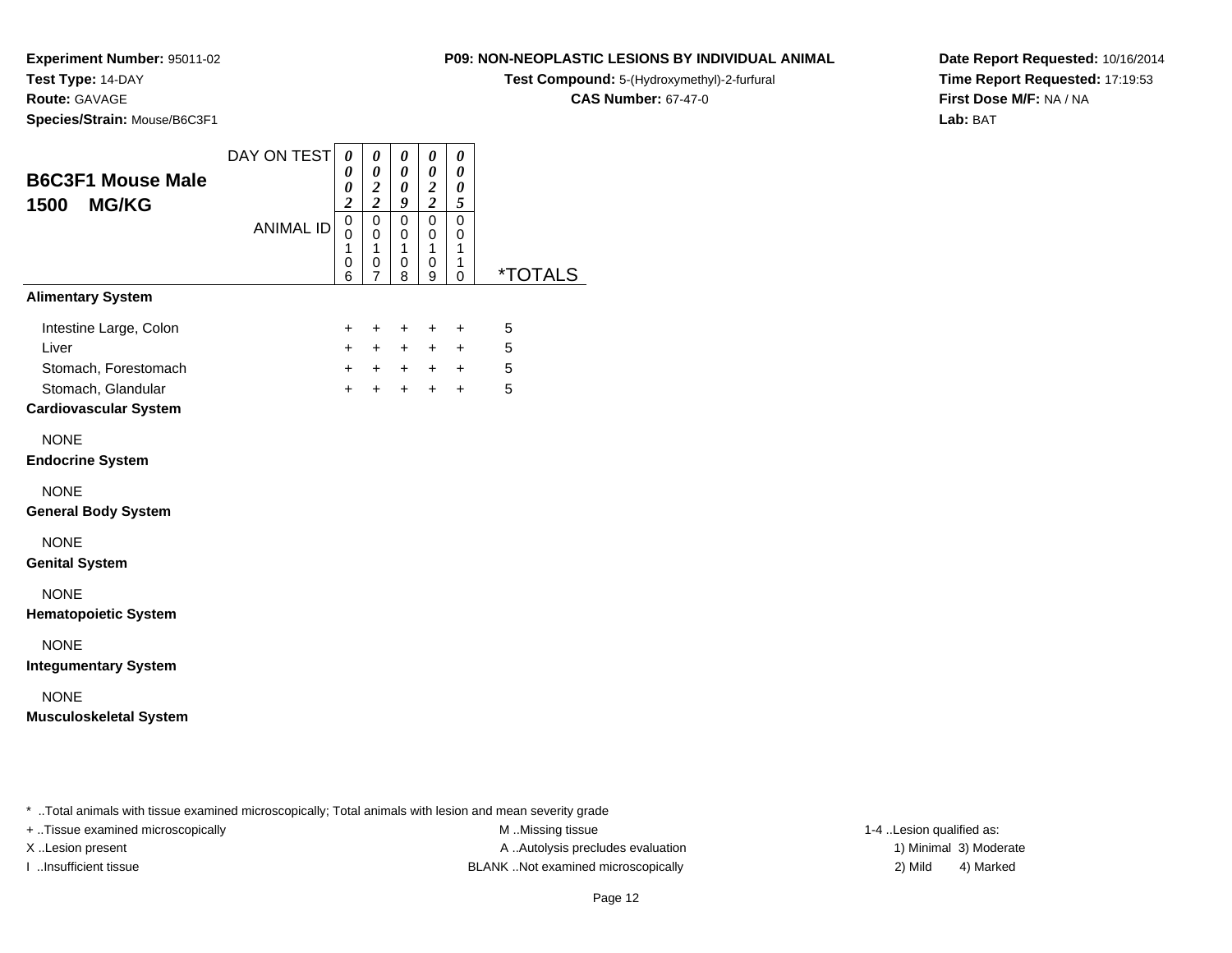# **Species/Strain:** Mouse/B6C3F1

DAY ON TEST**B6C3F1 Mouse Male1500 MG/KG**ANIMAL ID*0 0 0 2* 0 0 1 0 6*0 0 2 2* 0 0 1 0 7*0 0 0 9* 0 0 1 0 8*0 0 2 2* 0 0 1 0 9*0 0 0 5* 0 0 1 1 0 \*TOTALS

NONE

**Nervous System**

NONE

**Respiratory System**

NONE

**Special Senses System**

NONE

**Urinary System**

NONE

### **P09: NON-NEOPLASTIC LESIONS BY INDIVIDUAL ANIMAL**

**Test Compound:** 5-(Hydroxymethyl)-2-furfural

**CAS Number:** 67-47-0

**Date Report Requested:** 10/16/2014**Time Report Requested:** 17:19:53**First Dose M/F:** NA / NA**Lab:** BAT

# \*\*\*END OF MALE DATA\*\*\*

\* ..Total animals with tissue examined microscopically; Total animals with lesion and mean severity grade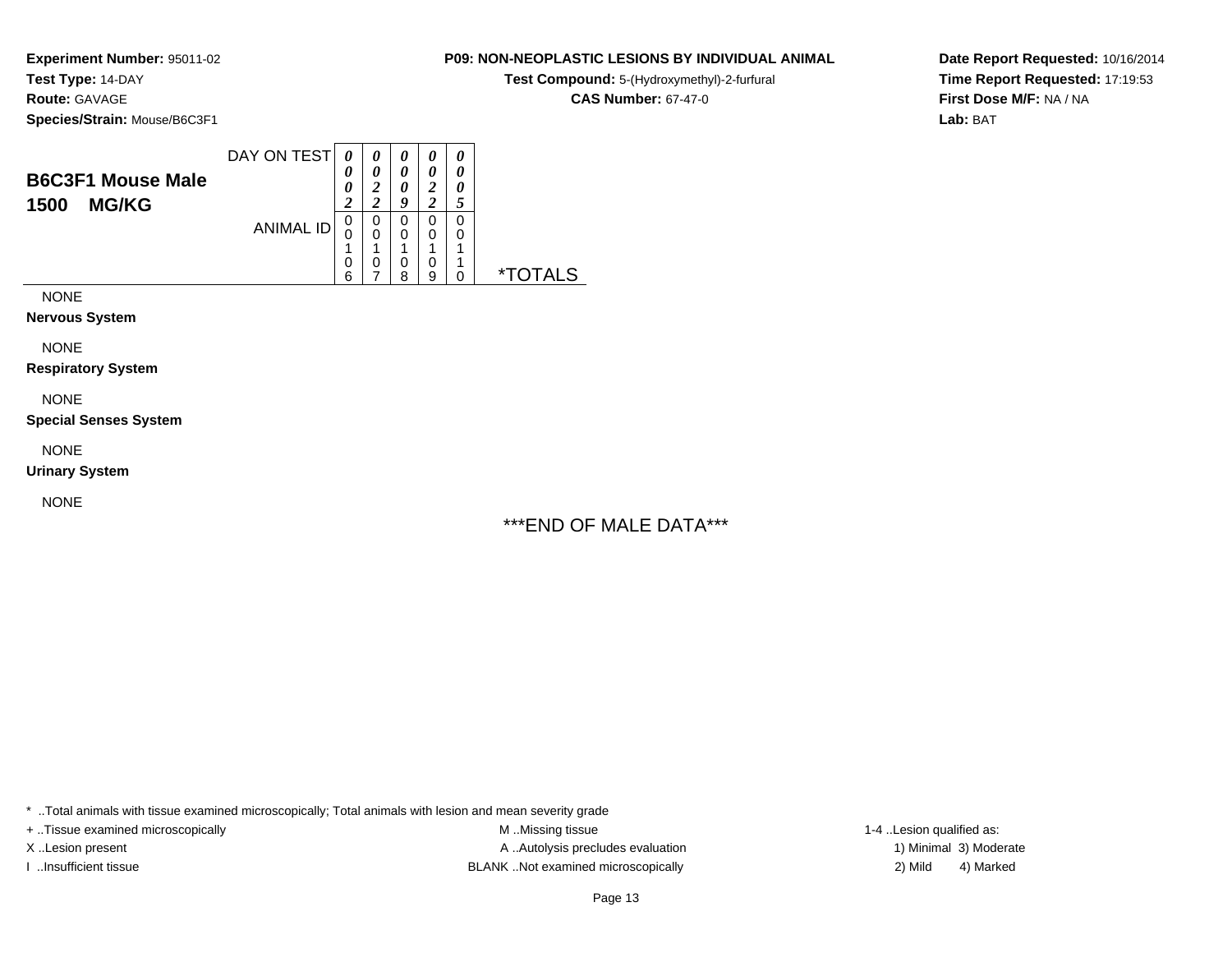**Route:** GAVAGE

**Species/Strain:** Mouse/B6C3F1

### **P09: NON-NEOPLASTIC LESIONS BY INDIVIDUAL ANIMAL**

**Test Compound:** 5-(Hydroxymethyl)-2-furfural

**CAS Number:** 67-47-0

**Date Report Requested:** 10/16/2014**Time Report Requested:** 17:19:53**First Dose M/F:** NA / NA**Lab:** BAT

| <b>B6C3F1 Mouse Female</b><br>0 MG/KG                                                                         | DAY ON TEST      | 0<br>0<br>$\frac{2}{2}$            | $\boldsymbol{\theta}$<br>$\boldsymbol{\theta}$<br>$\frac{2}{2}$ | 0<br>0<br>$\frac{2}{2}$                   | 0<br>$\pmb{\theta}$<br>$\frac{2}{2}$                 | 0<br>$\boldsymbol{\theta}$<br>$\frac{2}{2}$          |                       |  |
|---------------------------------------------------------------------------------------------------------------|------------------|------------------------------------|-----------------------------------------------------------------|-------------------------------------------|------------------------------------------------------|------------------------------------------------------|-----------------------|--|
|                                                                                                               | <b>ANIMAL ID</b> | $\overline{0}$<br>0<br>1<br>1<br>1 | $\mathbf 0$<br>$\mathbf 0$<br>1<br>1<br>$\overline{2}$          | $\mathsf 0$<br>$\mathbf 0$<br>1<br>1<br>3 | $\mathsf 0$<br>$\mathbf 0$<br>$\mathbf{1}$<br>1<br>4 | $\mathbf 0$<br>$\mathbf 0$<br>$\mathbf{1}$<br>1<br>5 | <i><b>*TOTALS</b></i> |  |
| <b>Alimentary System</b>                                                                                      |                  |                                    |                                                                 |                                           |                                                      |                                                      |                       |  |
| Intestine Large, Colon<br>Liver<br>Stomach, Forestomach<br>Stomach, Glandular<br><b>Cardiovascular System</b> |                  | +<br>$+$<br>$+$<br>$\ddot{}$       | +<br>$+$<br>$\ddot{}$                                           | +<br>$+$<br>$+$ $+$ $+$ $+$<br>$+$        | $\ddot{}$<br>$+$<br>$\ddot{}$                        | $\ddot{}$<br>$+$<br>$\ddot{}$                        | 5<br>5<br>5<br>5      |  |
| <b>NONE</b><br><b>Endocrine System</b>                                                                        |                  |                                    |                                                                 |                                           |                                                      |                                                      |                       |  |
| <b>NONE</b><br><b>General Body System</b>                                                                     |                  |                                    |                                                                 |                                           |                                                      |                                                      |                       |  |
| <b>NONE</b><br><b>Genital System</b>                                                                          |                  |                                    |                                                                 |                                           |                                                      |                                                      |                       |  |
| <b>NONE</b><br><b>Hematopoietic System</b>                                                                    |                  |                                    |                                                                 |                                           |                                                      |                                                      |                       |  |
| <b>NONE</b><br><b>Integumentary System</b>                                                                    |                  |                                    |                                                                 |                                           |                                                      |                                                      |                       |  |
| <b>NONE</b><br><b>Musculoskeletal System</b>                                                                  |                  |                                    |                                                                 |                                           |                                                      |                                                      |                       |  |
|                                                                                                               |                  |                                    |                                                                 |                                           |                                                      |                                                      |                       |  |

\* ..Total animals with tissue examined microscopically; Total animals with lesion and mean severity grade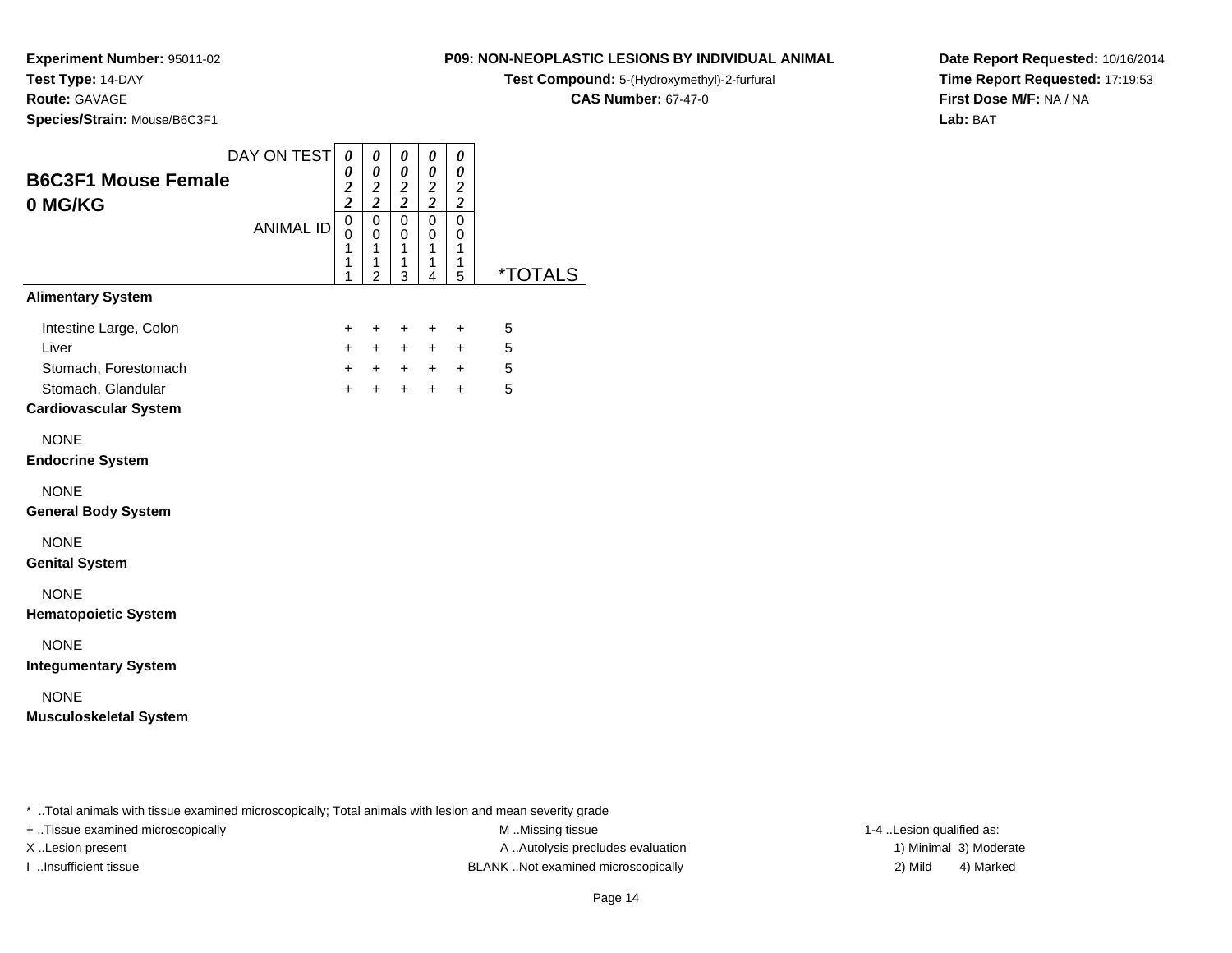## **Route:** GAVAGE

**Species/Strain:** Mouse/B6C3F1

**Test Compound:** 5-(Hydroxymethyl)-2-furfural

**CAS Number:** 67-47-0

 $\overline{\phantom{0}}$ 

**Date Report Requested:** 10/16/2014**Time Report Requested:** 17:19:53**First Dose M/F:** NA / NA**Lab:** BAT

|                                       | DAY ON TEST      |             |        | 0                |        | 0           |  |
|---------------------------------------|------------------|-------------|--------|------------------|--------|-------------|--|
| <b>B6C3F1 Mouse Female</b><br>0 MG/KG |                  | 0<br>1<br>ി | 0      | 0<br>1<br>◢<br>ኅ |        | 0<br>1<br>ി |  |
|                                       | <b>ANIMAL ID</b> | 0<br>O      | 0<br>0 | 0<br>0           | 0<br>0 | 0<br>◢      |  |
|                                       |                  |             | ◠      | າ                |        | 5           |  |

NONE

**Nervous System**

NONE

**Respiratory System**

NONE

**Special Senses System**

NONE

**Urinary System**

NONE

\* ..Total animals with tissue examined microscopically; Total animals with lesion and mean severity grade

+ ..Tissue examined microscopically M ...Missing tissue 1-4 ...

X..Lesion present **A ..Autolysis precludes evaluation** A ..Autolysis precludes evaluation 1) Minimal 3) Moderate I ..Insufficient tissue BLANK ..Not examined microscopically 2) Mild 4) Marked

1-4 ..Lesion qualified as: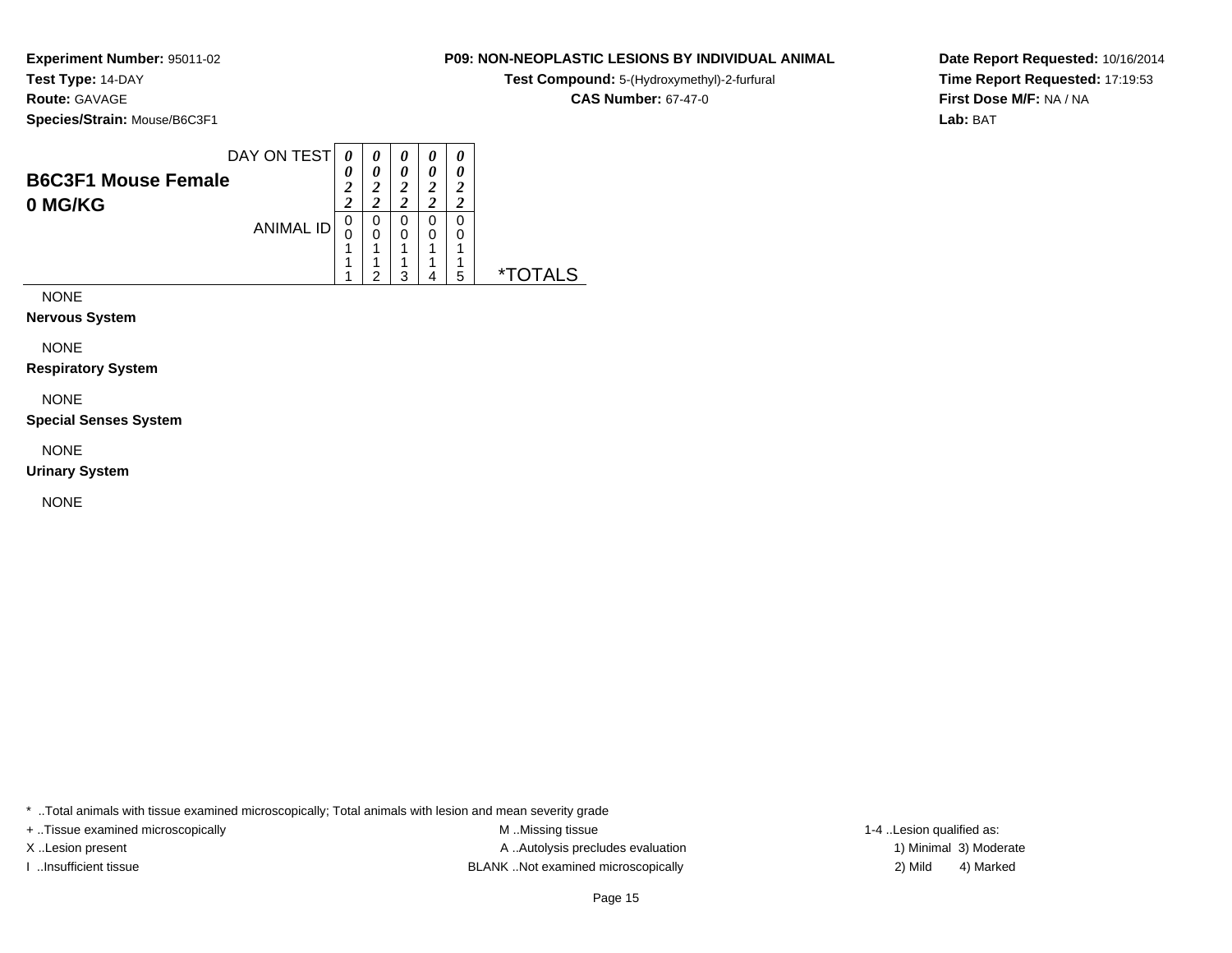**Route:** GAVAGE

**Species/Strain:** Mouse/B6C3F1

### **P09: NON-NEOPLASTIC LESIONS BY INDIVIDUAL ANIMAL**

**Test Compound:** 5-(Hydroxymethyl)-2-furfural

**CAS Number:** 67-47-0

**Date Report Requested:** 10/16/2014**Time Report Requested:** 17:19:53**First Dose M/F:** NA / NA**Lab:** BAT

| <b>B6C3F1 Mouse Female</b><br>94 MG/KG                                                                                                        | DAY ON TEST<br><b>ANIMAL ID</b> | $\boldsymbol{\theta}$<br>0<br>$\boldsymbol{2}$<br>$\boldsymbol{2}$<br>$\pmb{0}$<br>0<br>1<br>1<br>6 | $\boldsymbol{\theta}$<br>0<br>$\boldsymbol{2}$<br>$\boldsymbol{2}$<br>$\pmb{0}$<br>$\mathbf 0$<br>1<br>$\mathbf 1$<br>$\overline{7}$ | $\pmb{\theta}$<br>$\pmb{\theta}$<br>$\boldsymbol{2}$<br>$\boldsymbol{2}$<br>0<br>0<br>1<br>1<br>8 | $\boldsymbol{\theta}$<br>$\boldsymbol{\theta}$<br>$\boldsymbol{2}$<br>$\boldsymbol{2}$<br>$\pmb{0}$<br>0<br>$\mathbf{1}$<br>$\mathbf{1}$<br>9 | 0<br>0<br>$\boldsymbol{2}$<br>$\boldsymbol{2}$<br>0<br>0<br>1<br>$\overline{\mathbf{c}}$<br>$\mathsf 0$ |                                    | <i><b>*TOTALS</b></i> |  |  |                          |
|-----------------------------------------------------------------------------------------------------------------------------------------------|---------------------------------|-----------------------------------------------------------------------------------------------------|--------------------------------------------------------------------------------------------------------------------------------------|---------------------------------------------------------------------------------------------------|-----------------------------------------------------------------------------------------------------------------------------------------------|---------------------------------------------------------------------------------------------------------|------------------------------------|-----------------------|--|--|--------------------------|
| <b>Alimentary System</b>                                                                                                                      |                                 |                                                                                                     |                                                                                                                                      |                                                                                                   |                                                                                                                                               |                                                                                                         |                                    |                       |  |  |                          |
| Intestine Large, Colon<br>Liver<br>Necrosis<br>Stomach, Forestomach<br>Stomach, Glandular<br><b>Cardiovascular System</b>                     |                                 | $\ddot{}$<br>$+$<br>$\ddot{}$<br>$\ddot{}$                                                          | $\ddot{}$<br>$+$<br>-1                                                                                                               | $+$<br>+<br>$\div$                                                                                | $+$<br>$\ddot{}$                                                                                                                              | $+$<br>$\ddot{}$<br>$\ddot{}$                                                                           | 5<br>$\sqrt{5}$<br>5<br>$\sqrt{5}$ | 1.0<br>$\mathbf{1}$   |  |  |                          |
| <b>NONE</b><br><b>Endocrine System</b>                                                                                                        |                                 |                                                                                                     |                                                                                                                                      |                                                                                                   |                                                                                                                                               |                                                                                                         |                                    |                       |  |  |                          |
| <b>NONE</b><br><b>General Body System</b><br><b>NONE</b>                                                                                      |                                 |                                                                                                     |                                                                                                                                      |                                                                                                   |                                                                                                                                               |                                                                                                         |                                    |                       |  |  |                          |
| <b>Genital System</b><br><b>NONE</b><br><b>Hematopoietic System</b>                                                                           |                                 |                                                                                                     |                                                                                                                                      |                                                                                                   |                                                                                                                                               |                                                                                                         |                                    |                       |  |  |                          |
| <b>NONE</b><br><b>Integumentary System</b>                                                                                                    |                                 |                                                                                                     |                                                                                                                                      |                                                                                                   |                                                                                                                                               |                                                                                                         |                                    |                       |  |  |                          |
| <b>NONE</b>                                                                                                                                   |                                 |                                                                                                     |                                                                                                                                      |                                                                                                   |                                                                                                                                               |                                                                                                         |                                    |                       |  |  |                          |
|                                                                                                                                               |                                 |                                                                                                     |                                                                                                                                      |                                                                                                   |                                                                                                                                               |                                                                                                         |                                    |                       |  |  |                          |
| *  Total animals with tissue examined microscopically; Total animals with lesion and mean severity grade<br>+ Tissue examined microscopically |                                 |                                                                                                     |                                                                                                                                      |                                                                                                   |                                                                                                                                               |                                                                                                         |                                    | M Missing tissue      |  |  | 1-4 Lesion qualified as: |

M ..Missing tissue X..Lesion present **A ..Autolysis precludes evaluation** A ..Autolysis precludes evaluation 1) Minimal 3) Moderate I ..Insufficient tissue BLANK ..Not examined microscopically 2) Mild 4) Marked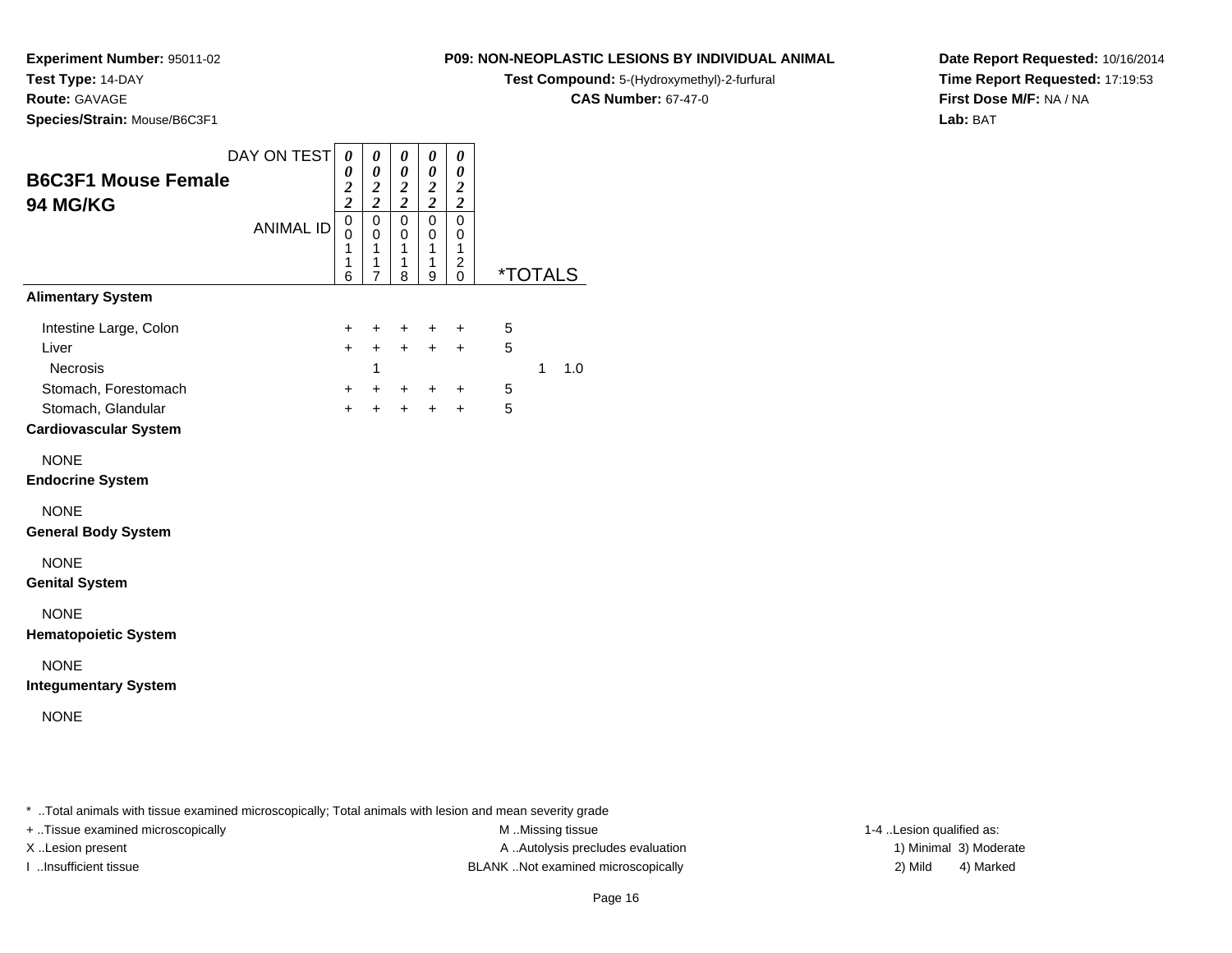**Species/Strain:** Mouse/B6C3F1

**Test Compound:** 5-(Hydroxymethyl)-2-furfural

**CAS Number:** 67-47-0

 $\overline{\phantom{0}}$ 

**Date Report Requested:** 10/16/2014**Time Report Requested:** 17:19:53**First Dose M/F:** NA / NA**Lab:** BAT

| <b>B6C3F1 Mouse Female</b><br><b>94 MG/KG</b> | DAY ON TEST      | $\boldsymbol{\theta}$<br>0<br>2<br>2 | 0<br>0<br><u>ีว</u><br>າ | 0<br>0<br>2<br>ി | 0<br>∍      | 0<br>0<br>2<br>2 |    |
|-----------------------------------------------|------------------|--------------------------------------|--------------------------|------------------|-------------|------------------|----|
|                                               | <b>ANIMAL ID</b> | 0<br>6                               | 0<br>0<br>4<br>4         | 0<br>0<br>◢<br>я | 0<br>1<br>g | ົ                | *. |
| <b>Musculoskeletal System</b>                 |                  |                                      |                          |                  |             |                  |    |

NONE

**Nervous System**

NONE

**Respiratory System**

NONE

**Special Senses System**

NONE

**Urinary System**

NONE

\* ..Total animals with tissue examined microscopically; Total animals with lesion and mean severity grade

+ ..Tissue examined microscopically M ...Missing tissue 1-4 ...

X..Lesion present **A ..Autolysis precludes evaluation** A ..Autolysis precludes evaluation 1) Minimal 3) Moderate I ..Insufficient tissue 2) Mild and the SLANK ..Not examined microscopically and the SLANK ... Insufficient tissue

1-4 ..Lesion qualified as: 4) Marked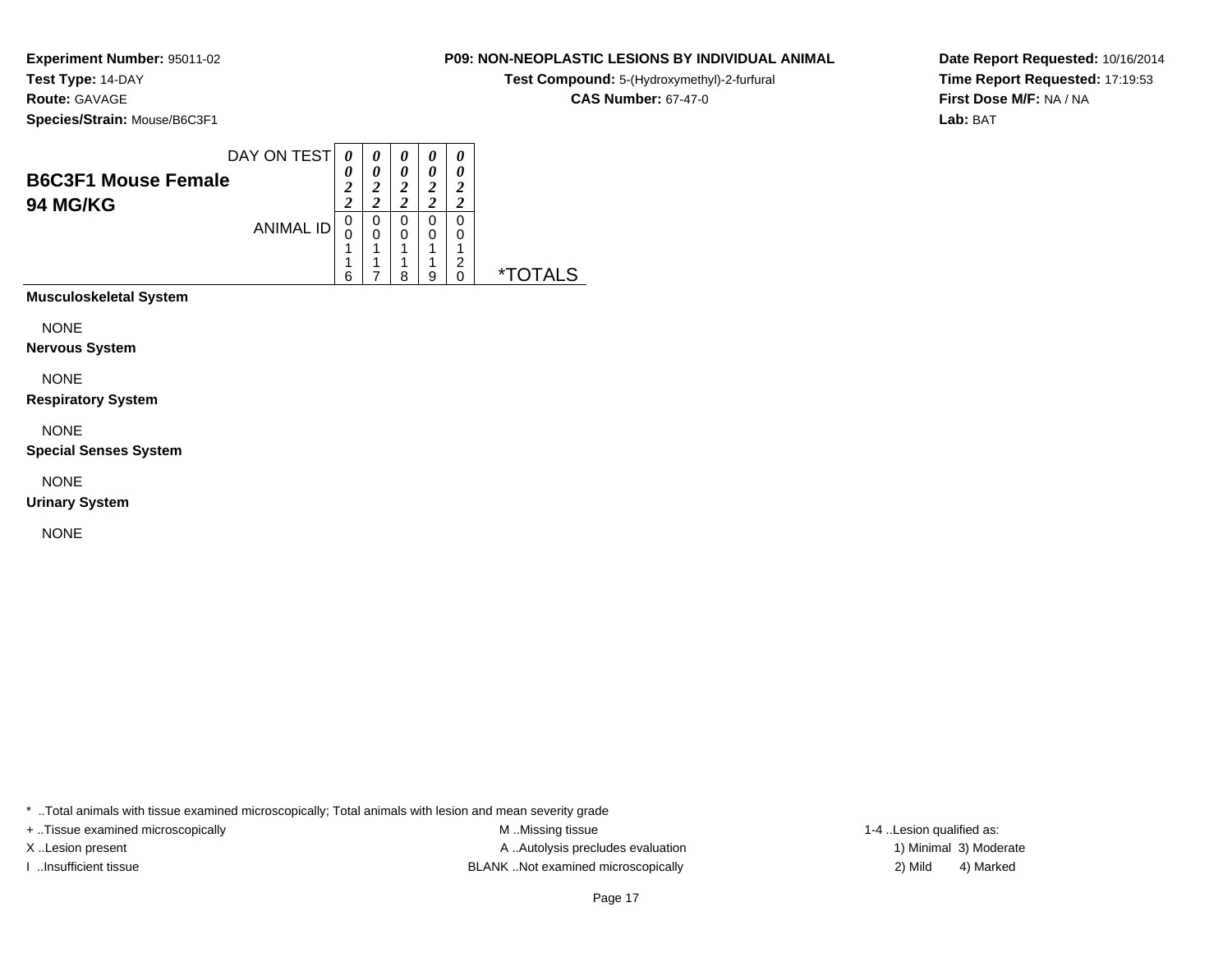### **Route:** GAVAGE

**Species/Strain:** Mouse/B6C3F1

### **P09: NON-NEOPLASTIC LESIONS BY INDIVIDUAL ANIMAL**

**Test Compound:** 5-(Hydroxymethyl)-2-furfural

**CAS Number:** 67-47-0

**Date Report Requested:** 10/16/2014**Time Report Requested:** 17:19:53**First Dose M/F:** NA / NA**Lab:** BAT

| <b>B6C3F1 Mouse Female</b>                                                                                    | DAY ON TEST      | $\boldsymbol{\theta}$<br>0<br>$\frac{2}{2}$                        | 0<br>$\boldsymbol{\theta}$<br>$\frac{2}{2}$       | $\pmb{\theta}$<br>$\boldsymbol{\theta}$<br>$\frac{2}{2}$ | 0<br>$\pmb{\theta}$<br>$\frac{2}{2}$                 | 0<br>$\boldsymbol{\theta}$<br>$\frac{2}{2}$ |                       |
|---------------------------------------------------------------------------------------------------------------|------------------|--------------------------------------------------------------------|---------------------------------------------------|----------------------------------------------------------|------------------------------------------------------|---------------------------------------------|-----------------------|
| <b>MG/KG</b><br>188                                                                                           | <b>ANIMAL ID</b> | $\overline{0}$<br>0<br>$\mathbf 1$<br>$\overline{\mathbf{c}}$<br>1 | $\mathbf 0$<br>0<br>$\mathbf{1}$<br>$\frac{2}{2}$ | $\overline{0}$<br>0<br>1<br>$\overline{\mathbf{c}}$<br>3 | $\overline{0}$<br>0<br>$\mathbf{1}$<br>$\frac{2}{4}$ | $\mathbf 0$<br>0<br>1<br>$\frac{2}{5}$      | <i><b>*TOTALS</b></i> |
| <b>Alimentary System</b>                                                                                      |                  |                                                                    |                                                   |                                                          |                                                      |                                             |                       |
| Intestine Large, Colon<br>Liver<br>Stomach, Forestomach<br>Stomach, Glandular<br><b>Cardiovascular System</b> |                  | +<br>$\pm$<br>$\ddot{}$<br>$\ddot{}$                               | +<br>$\ddot{}$<br>$+$<br>$\ddot{}$                | +<br>$\pm$<br>$+$<br>$+$                                 | $\pm$<br>$\ddot{}$<br>$+$<br>$+$                     | +<br>$\ddot{}$<br>$+$<br>$+$                | 5<br>5<br>5<br>5      |
| <b>NONE</b><br><b>Endocrine System</b><br><b>NONE</b>                                                         |                  |                                                                    |                                                   |                                                          |                                                      |                                             |                       |
| <b>General Body System</b>                                                                                    |                  |                                                                    |                                                   |                                                          |                                                      |                                             |                       |
| <b>NONE</b><br><b>Genital System</b>                                                                          |                  |                                                                    |                                                   |                                                          |                                                      |                                             |                       |
| <b>NONE</b><br><b>Hematopoietic System</b>                                                                    |                  |                                                                    |                                                   |                                                          |                                                      |                                             |                       |
| <b>NONE</b><br><b>Integumentary System</b>                                                                    |                  |                                                                    |                                                   |                                                          |                                                      |                                             |                       |
| <b>NONE</b><br><b>Musculoskeletal System</b>                                                                  |                  |                                                                    |                                                   |                                                          |                                                      |                                             |                       |
|                                                                                                               |                  |                                                                    |                                                   |                                                          |                                                      |                                             |                       |

..Total animals with tissue examined microscopically; Total animals with lesion and mean severity grade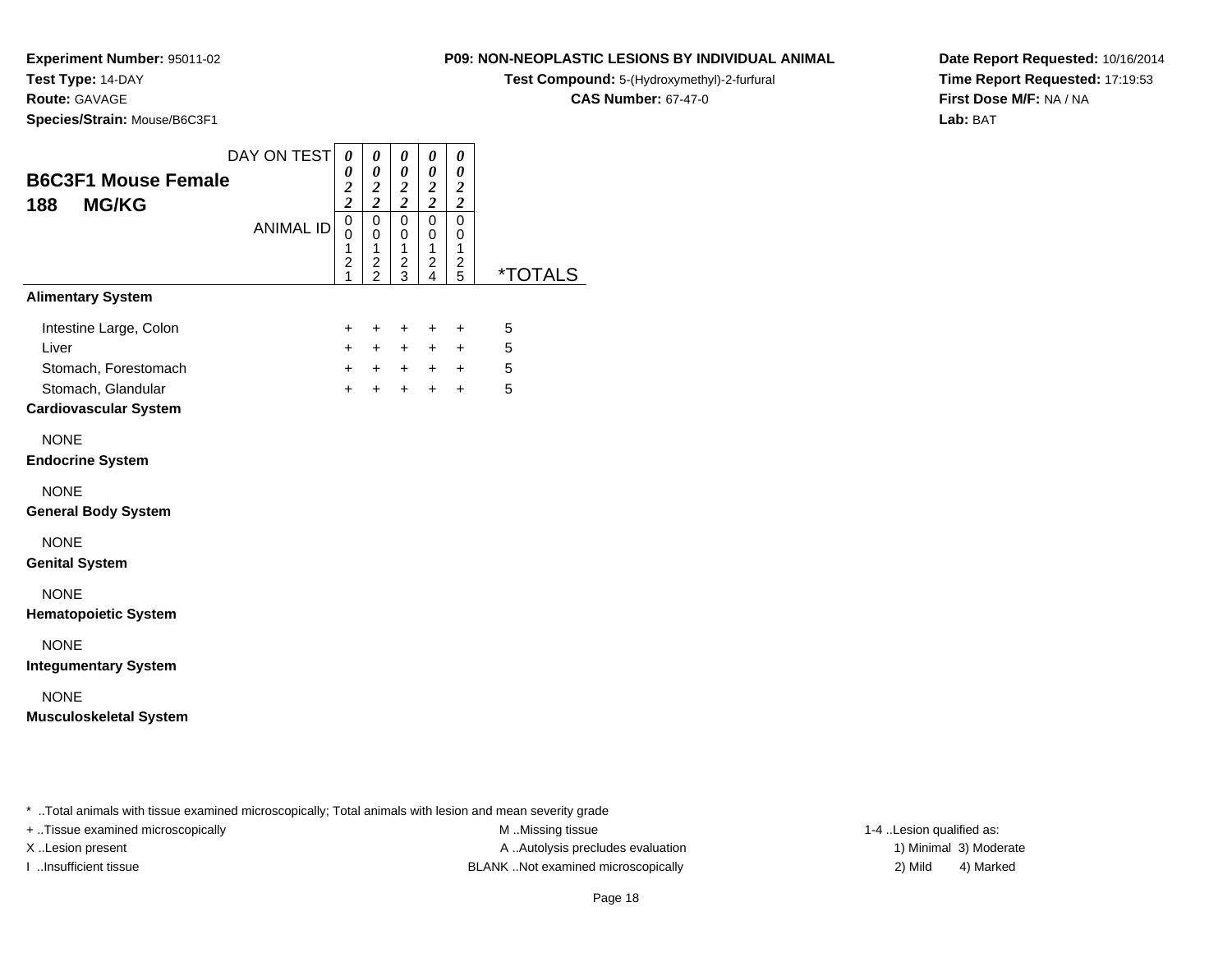**Species/Strain:** Mouse/B6C3F1

#### **P09: NON-NEOPLASTIC LESIONS BY INDIVIDUAL ANIMAL**

**Test Compound:** 5-(Hydroxymethyl)-2-furfural

**CAS Number:** 67-47-0

**Date Report Requested:** 10/16/2014**Time Report Requested:** 17:19:54**First Dose M/F:** NA / NA**Lab:** BAT

| <b>B6C3F1 Mouse Female</b><br>າ                             |                  |                  | 0      | 0<br>2                |  |
|-------------------------------------------------------------|------------------|------------------|--------|-----------------------|--|
| ኅ<br><b>MG/KG</b><br>188<br>0<br><b>ANIMAL ID</b><br>0<br>2 | O<br>×<br>2<br>ີ | 0<br>л<br>າ<br>◠ | и<br>2 | ി<br>0<br>и<br>2<br>5 |  |

NONE

**Nervous System**

NONE

**Respiratory System**

NONE

**Special Senses System**

NONE

**Urinary System**

NONE

\* ..Total animals with tissue examined microscopically; Total animals with lesion and mean severity grade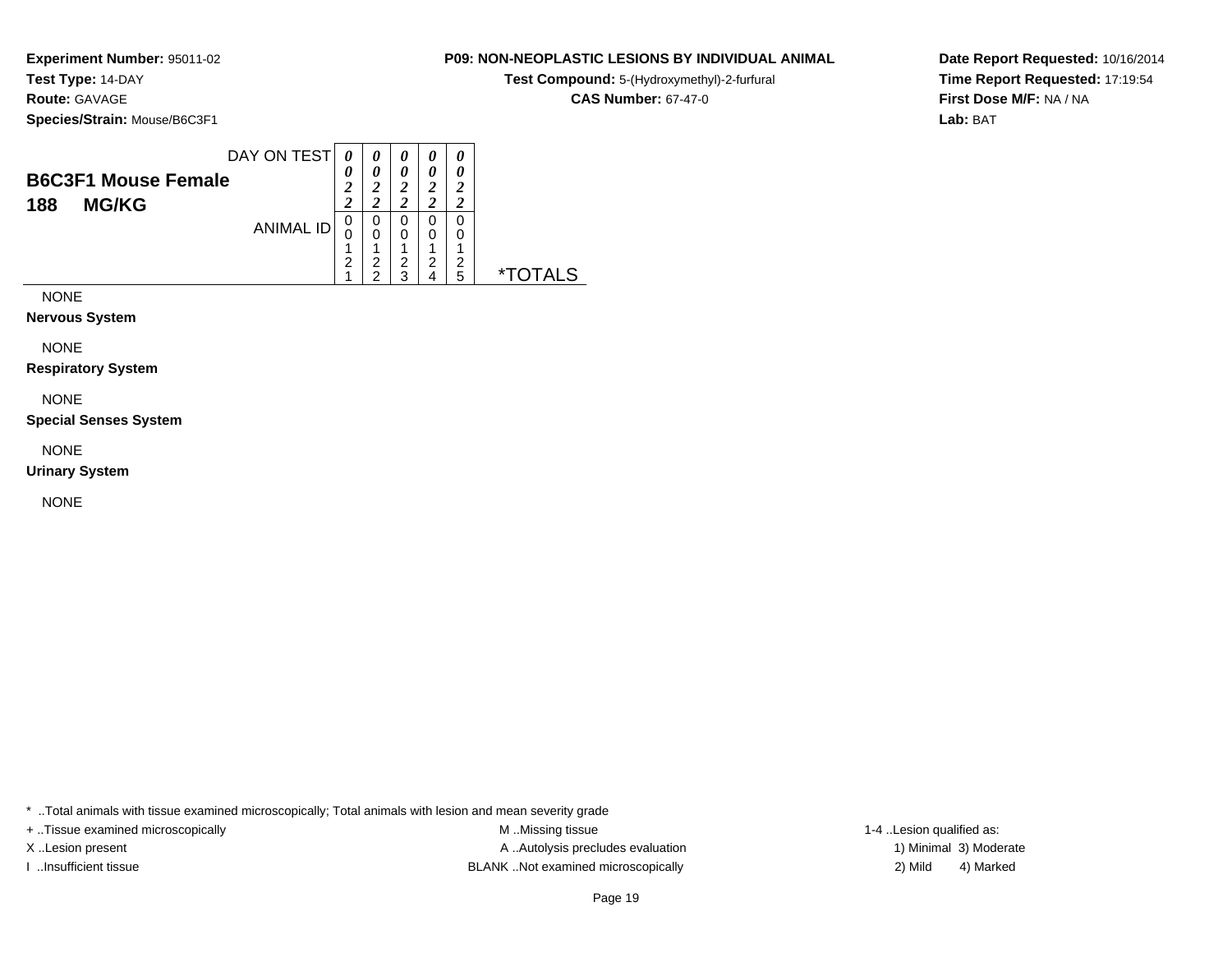**Route:** GAVAGE

**Species/Strain:** Mouse/B6C3F1

### **P09: NON-NEOPLASTIC LESIONS BY INDIVIDUAL ANIMAL**

**Test Compound:** 5-(Hydroxymethyl)-2-furfural

**CAS Number:** 67-47-0

**Date Report Requested:** 10/16/2014**Time Report Requested:** 17:19:54**First Dose M/F:** NA / NA**Lab:** BAT

| <b>B6C3F1 Mouse Female</b><br><b>MG/KG</b><br>375                                         | DAY ON TEST      | 0<br>0<br>$\boldsymbol{2}$<br>$\overline{\mathbf{c}}$ | 0<br>0<br>$\boldsymbol{2}$<br>$\overline{c}$                                   | 0<br>0<br>$\boldsymbol{2}$<br>$\overline{c}$           | 0<br>0<br>$\boldsymbol{2}$<br>$\overline{2}$           | 0<br>0<br>$\boldsymbol{2}$<br>$\overline{\mathbf{c}}$ |                       |   |     |
|-------------------------------------------------------------------------------------------|------------------|-------------------------------------------------------|--------------------------------------------------------------------------------|--------------------------------------------------------|--------------------------------------------------------|-------------------------------------------------------|-----------------------|---|-----|
|                                                                                           | <b>ANIMAL ID</b> | $\mathsf 0$<br>0<br>1<br>$\overline{\mathbf{c}}$<br>6 | $\mathbf 0$<br>$\mathbf 0$<br>$\mathbf{1}$<br>$\overline{c}$<br>$\overline{7}$ | 0<br>0<br>$\mathbf{1}$<br>$\overline{\mathbf{c}}$<br>8 | $\mathbf 0$<br>$\mathbf 0$<br>1<br>$\overline{c}$<br>9 | 0<br>0<br>1<br>3<br>0                                 | <i><b>*TOTALS</b></i> |   |     |
| <b>Alimentary System</b>                                                                  |                  |                                                       |                                                                                |                                                        |                                                        |                                                       |                       |   |     |
| Intestine Large, Colon<br>Liver<br>Necrosis<br>Stomach, Forestomach<br>Stomach, Glandular |                  | $\ddot{}$<br>$+$<br>$+$<br>$+$                        | $\ddot{}$<br>$+$<br>1<br>$\ddot{}$<br>$\ddot{}$                                | +<br>$+$<br>$\ddot{}$<br>$\ddot{}$                     | $\ddot{}$<br>$\ddot{}$<br>$\ddot{}$<br>$+$             | +<br>$+$<br>+<br>$+$                                  | 5<br>5<br>5<br>5      | 1 | 1.0 |
| <b>Cardiovascular System</b>                                                              |                  |                                                       |                                                                                |                                                        |                                                        |                                                       |                       |   |     |
| <b>NONE</b><br><b>Endocrine System</b>                                                    |                  |                                                       |                                                                                |                                                        |                                                        |                                                       |                       |   |     |
| <b>NONE</b><br><b>General Body System</b>                                                 |                  |                                                       |                                                                                |                                                        |                                                        |                                                       |                       |   |     |
| <b>NONE</b><br><b>Genital System</b>                                                      |                  |                                                       |                                                                                |                                                        |                                                        |                                                       |                       |   |     |
| <b>NONE</b><br><b>Hematopoietic System</b>                                                |                  |                                                       |                                                                                |                                                        |                                                        |                                                       |                       |   |     |
| <b>NONE</b><br><b>Integumentary System</b>                                                |                  |                                                       |                                                                                |                                                        |                                                        |                                                       |                       |   |     |
| <b>NONE</b>                                                                               |                  |                                                       |                                                                                |                                                        |                                                        |                                                       |                       |   |     |
|                                                                                           |                  |                                                       |                                                                                |                                                        |                                                        |                                                       |                       |   |     |

..Total animals with tissue examined microscopically; Total animals with lesion and mean severity grade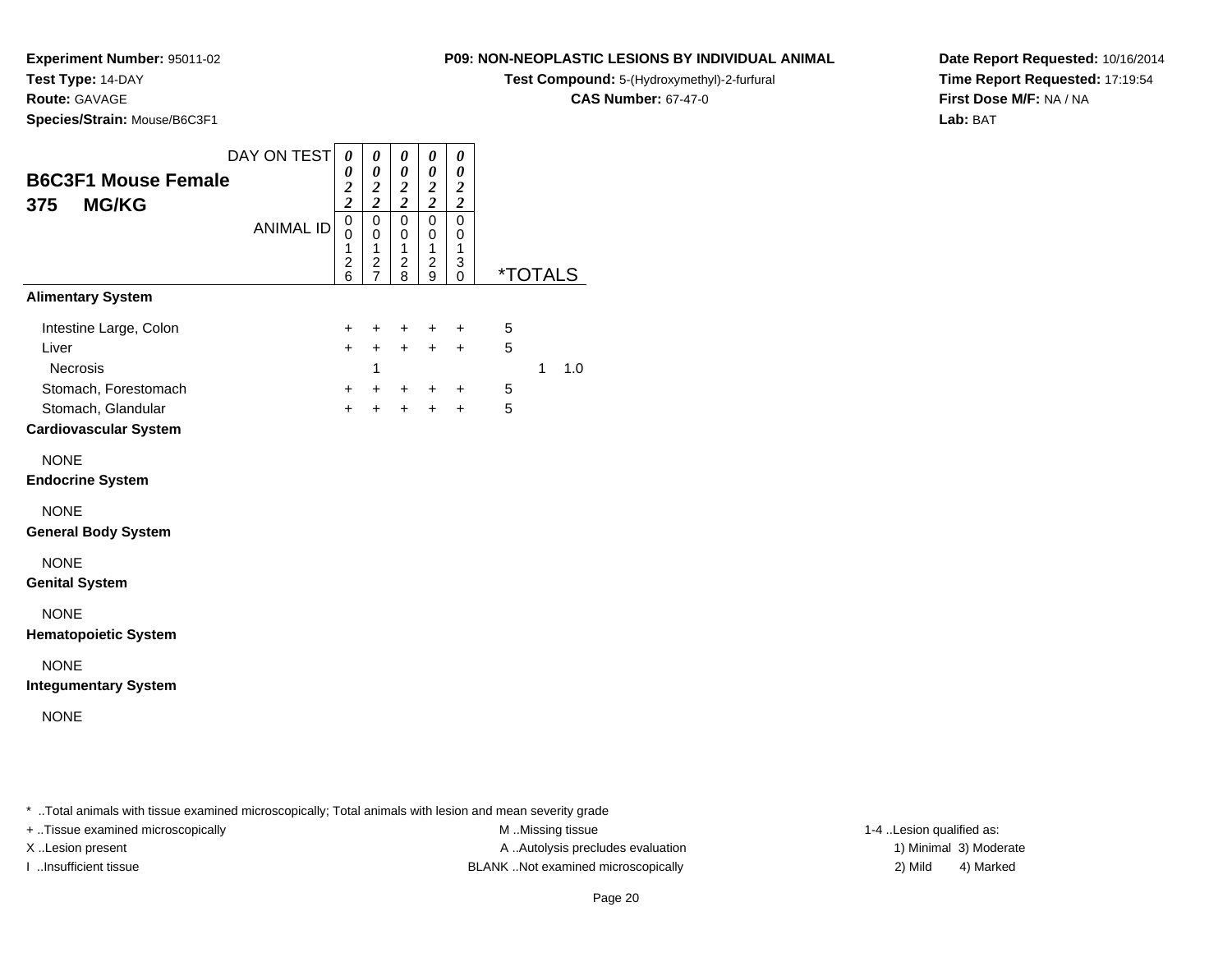**Species/Strain:** Mouse/B6C3F1

| <b>P09: NON-NEOPLASTIC LESIONS BY INDIVIDUAL ANIMAL</b> |  |  |
|---------------------------------------------------------|--|--|

**Test Compound:** 5-(Hydroxymethyl)-2-furfural

**CAS Number:** 67-47-0

 $\overline{\phantom{0}}$ 

**Date Report Requested:** 10/16/2014**Time Report Requested:** 17:19:54**First Dose M/F:** NA / NA**Lab:** BAT

| DAY ON TEST<br>0<br>0<br>0<br>0<br>0<br>0<br>0<br><b>B6C3F1 Mouse Female</b><br>$\overline{2}$<br>2<br>2<br>1<br>2<br>າ<br><b>MG/KG</b><br>375<br>0<br>0<br>0<br>0<br>0<br><b>ANIMAL ID</b><br>0<br>0<br>0<br>0<br>0 |  |
|----------------------------------------------------------------------------------------------------------------------------------------------------------------------------------------------------------------------|--|
|----------------------------------------------------------------------------------------------------------------------------------------------------------------------------------------------------------------------|--|

**Musculoskeletal System**

NONE

**Nervous System**

NONE

**Respiratory System**

NONE

**Special Senses System**

NONE

**Urinary System**

NONE

\* ..Total animals with tissue examined microscopically; Total animals with lesion and mean severity grade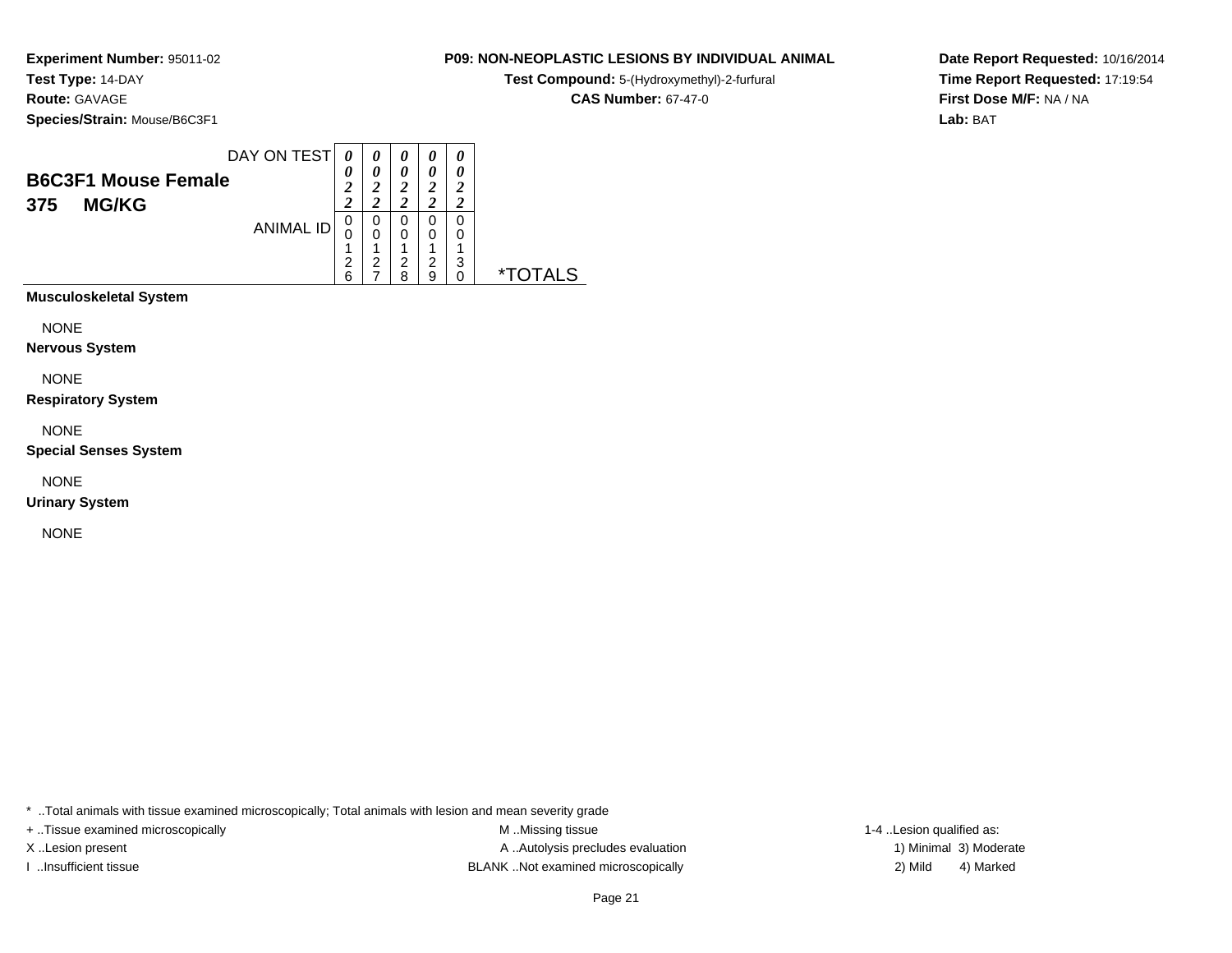### **Route:** GAVAGE

**Species/Strain:** Mouse/B6C3F1

### **P09: NON-NEOPLASTIC LESIONS BY INDIVIDUAL ANIMAL**

**Test Compound:** 5-(Hydroxymethyl)-2-furfural

**CAS Number:** 67-47-0

**Date Report Requested:** 10/16/2014**Time Report Requested:** 17:19:54**First Dose M/F:** NA / NA**Lab:** BAT

|                                                   | DAY ON TEST      | 0<br>0                          | 0<br>$\boldsymbol{\theta}$         | $\pmb{\theta}$<br>0                  | 0<br>$\pmb{\theta}$                        | $\boldsymbol{\theta}$<br>$\boldsymbol{\theta}$ |                       |
|---------------------------------------------------|------------------|---------------------------------|------------------------------------|--------------------------------------|--------------------------------------------|------------------------------------------------|-----------------------|
| <b>B6C3F1 Mouse Female</b><br>750<br><b>MG/KG</b> |                  | $\frac{2}{2}$                   | $\frac{2}{2}$                      | $\overline{\mathbf{c}}$<br>$\bar{2}$ | $\frac{2}{2}$                              | $\frac{2}{2}$                                  |                       |
|                                                   | <b>ANIMAL ID</b> | $\mathbf 0$<br>0<br>1<br>3<br>1 | 0<br>0<br>1<br>3<br>$\overline{2}$ | $\mathbf 0$<br>0<br>1<br>3<br>3      | $\mathbf 0$<br>0<br>$\mathbf{1}$<br>3<br>4 | $\mathbf 0$<br>0<br>$\mathbf{1}$<br>3<br>5     | <i><b>*TOTALS</b></i> |
| <b>Alimentary System</b>                          |                  |                                 |                                    |                                      |                                            |                                                |                       |
| Intestine Large, Colon<br>Liver                   |                  | +<br>$\ddot{}$                  | +<br>$\ddot{}$                     | $\ddot{}$<br>$+$                     | $\ddot{}$<br>$+$                           | $\ddot{}$<br>$+$                               | 5<br>5                |
| Stomach, Forestomach<br>Stomach, Glandular        |                  | $+$<br>$\ddot{}$                | $+$                                | $+$ $+$<br>$+$                       | $+$                                        | $+$ $+$<br>$+$                                 | 5<br>5                |
| <b>Cardiovascular System</b>                      |                  |                                 |                                    |                                      |                                            |                                                |                       |
| <b>NONE</b><br><b>Endocrine System</b>            |                  |                                 |                                    |                                      |                                            |                                                |                       |
| <b>NONE</b><br><b>General Body System</b>         |                  |                                 |                                    |                                      |                                            |                                                |                       |
| <b>NONE</b><br><b>Genital System</b>              |                  |                                 |                                    |                                      |                                            |                                                |                       |
| <b>NONE</b><br><b>Hematopoietic System</b>        |                  |                                 |                                    |                                      |                                            |                                                |                       |
| <b>NONE</b><br><b>Integumentary System</b>        |                  |                                 |                                    |                                      |                                            |                                                |                       |
| <b>NONE</b><br><b>Musculoskeletal System</b>      |                  |                                 |                                    |                                      |                                            |                                                |                       |

..Total animals with tissue examined microscopically; Total animals with lesion and mean severity grade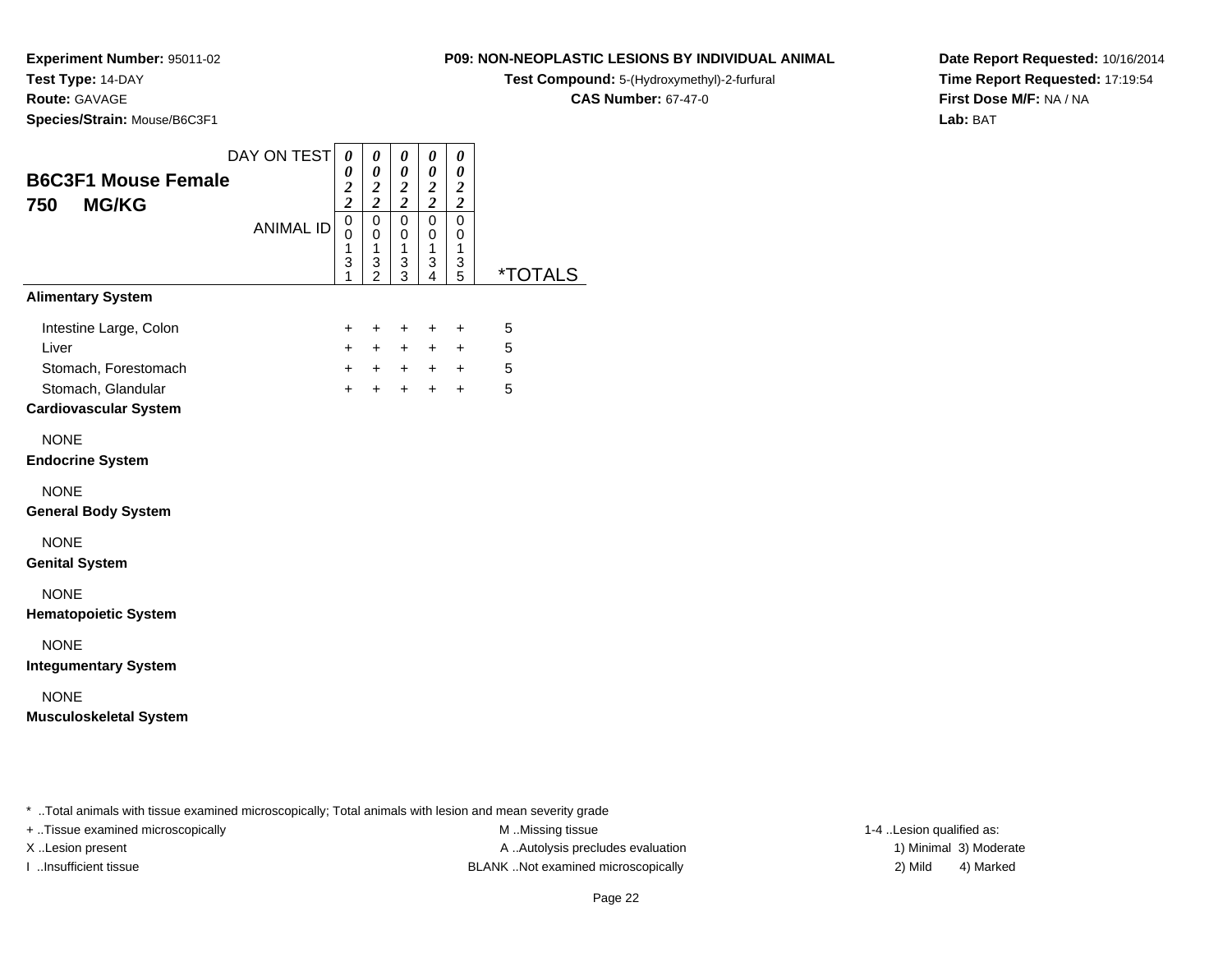**Species/Strain:** Mouse/B6C3F1

| <b>P09: NON-NEOPLASTIC LESIONS BY INDIVIDUAL ANIMAL</b> |  |
|---------------------------------------------------------|--|
|---------------------------------------------------------|--|

**Test Compound:** 5-(Hydroxymethyl)-2-furfural

**CAS Number:** 67-47-0

 $\overline{\phantom{0}}$ 

**Date Report Requested:** 10/16/2014**Time Report Requested:** 17:19:54**First Dose M/F:** NA / NA**Lab:** BAT

|                                                   | DAY ON TEST      |             | 0      | 0           |        | 0           |   |
|---------------------------------------------------|------------------|-------------|--------|-------------|--------|-------------|---|
| <b>B6C3F1 Mouse Female</b><br><b>MG/KG</b><br>750 |                  | 0<br>2<br>1 | 0      | 0<br>2      | 0      | 0<br>2<br>າ |   |
|                                                   | <b>ANIMAL ID</b> | 0<br>0      | 0<br>0 | 0<br>0<br>◢ | 0<br>0 | 0<br>◢      |   |
|                                                   |                  | 3           | 3<br>◠ | 3<br>◠      | 3      | 3<br>5      | × |

NONE

**Nervous System**

NONE

**Respiratory System**

NONE

**Special Senses System**

NONE

**Urinary System**

NONE

\* ..Total animals with tissue examined microscopically; Total animals with lesion and mean severity grade

+ ..Tissue examined microscopically M ...Missing tissue 1-4 ...

X..Lesion present **A ..Autolysis precludes evaluation** A ..Autolysis precludes evaluation 1) Minimal 3) Moderate I ..Insufficient tissue BLANK ..Not examined microscopically 2) Mild 4) Marked

1-4 ..Lesion qualified as: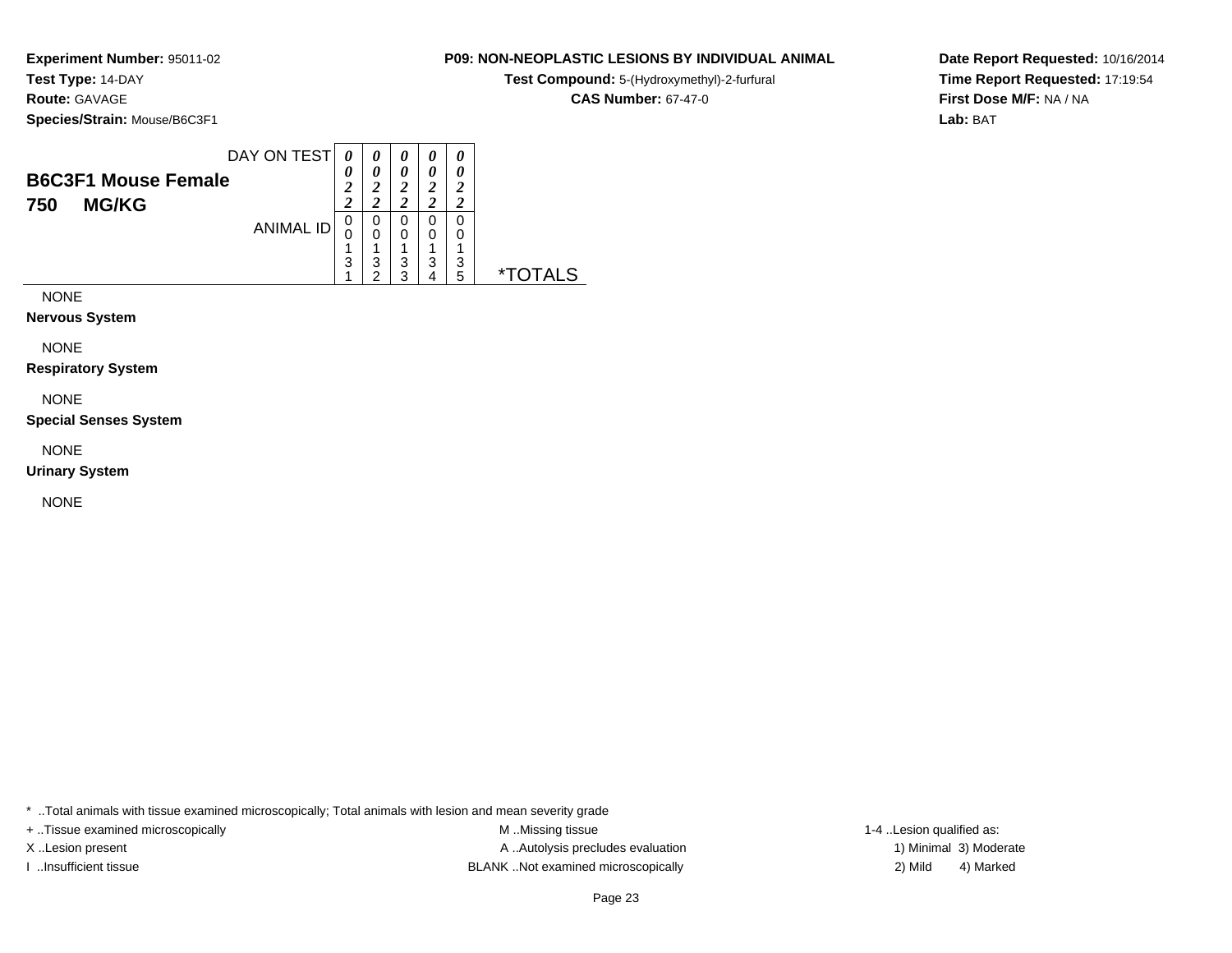### **Route:** GAVAGE

**Species/Strain:** Mouse/B6C3F1

### **P09: NON-NEOPLASTIC LESIONS BY INDIVIDUAL ANIMAL**

**Test Compound:** 5-(Hydroxymethyl)-2-furfural

**CAS Number:** 67-47-0

**Date Report Requested:** 10/16/2014**Time Report Requested:** 17:19:54**First Dose M/F:** NA / NA**Lab:** BAT

| <b>B6C3F1 Mouse Female</b><br><b>MG/KG</b><br>1500                                                            | DAY ON TEST      | 0<br>0<br>$\frac{2}{2}$            | 0<br>0<br>0<br>8                                       | 0<br>0<br>0<br>9                                                           | 0<br>0<br>0<br>8                                        | 0<br>$\boldsymbol{\theta}$<br>$\boldsymbol{2}$<br>$\boldsymbol{2}$ |                       |  |
|---------------------------------------------------------------------------------------------------------------|------------------|------------------------------------|--------------------------------------------------------|----------------------------------------------------------------------------|---------------------------------------------------------|--------------------------------------------------------------------|-----------------------|--|
|                                                                                                               | <b>ANIMAL ID</b> | $\overline{0}$<br>0<br>1<br>3<br>6 | $\mathsf 0$<br>$\mathbf 0$<br>1<br>3<br>$\overline{7}$ | $\pmb{0}$<br>$\mathbf 0$<br>$\mathbf{1}$<br>$\ensuremath{\mathsf{3}}$<br>8 | $\overline{0}$<br>$\mathbf 0$<br>$\mathbf{1}$<br>3<br>9 | $\mathbf 0$<br>$\mathbf 0$<br>1<br>4<br>0                          | <i><b>*TOTALS</b></i> |  |
| <b>Alimentary System</b>                                                                                      |                  |                                    |                                                        |                                                                            |                                                         |                                                                    |                       |  |
| Intestine Large, Colon<br>Liver<br>Stomach, Forestomach<br>Stomach, Glandular<br><b>Cardiovascular System</b> |                  | +<br>$\ddot{}$<br>$+$<br>$\ddot{}$ | +<br>$+$<br>$\ddot{}$                                  | $\ddot{}$<br>$+$<br>$+ + + + +$<br>$+$                                     | $\ddot{}$<br>$+$<br>$+$                                 | $\ddot{}$<br>$+$<br>$+$                                            | 5<br>5<br>5<br>5      |  |
| <b>NONE</b><br><b>Endocrine System</b>                                                                        |                  |                                    |                                                        |                                                                            |                                                         |                                                                    |                       |  |
| <b>NONE</b><br><b>General Body System</b>                                                                     |                  |                                    |                                                        |                                                                            |                                                         |                                                                    |                       |  |
| <b>NONE</b><br><b>Genital System</b>                                                                          |                  |                                    |                                                        |                                                                            |                                                         |                                                                    |                       |  |
| <b>NONE</b><br><b>Hematopoietic System</b>                                                                    |                  |                                    |                                                        |                                                                            |                                                         |                                                                    |                       |  |
| <b>NONE</b><br><b>Integumentary System</b>                                                                    |                  |                                    |                                                        |                                                                            |                                                         |                                                                    |                       |  |
| <b>NONE</b><br><b>Musculoskeletal System</b>                                                                  |                  |                                    |                                                        |                                                                            |                                                         |                                                                    |                       |  |
|                                                                                                               |                  |                                    |                                                        |                                                                            |                                                         |                                                                    |                       |  |
|                                                                                                               |                  |                                    |                                                        |                                                                            |                                                         |                                                                    |                       |  |

\* ..Total animals with tissue examined microscopically; Total animals with lesion and mean severity grade